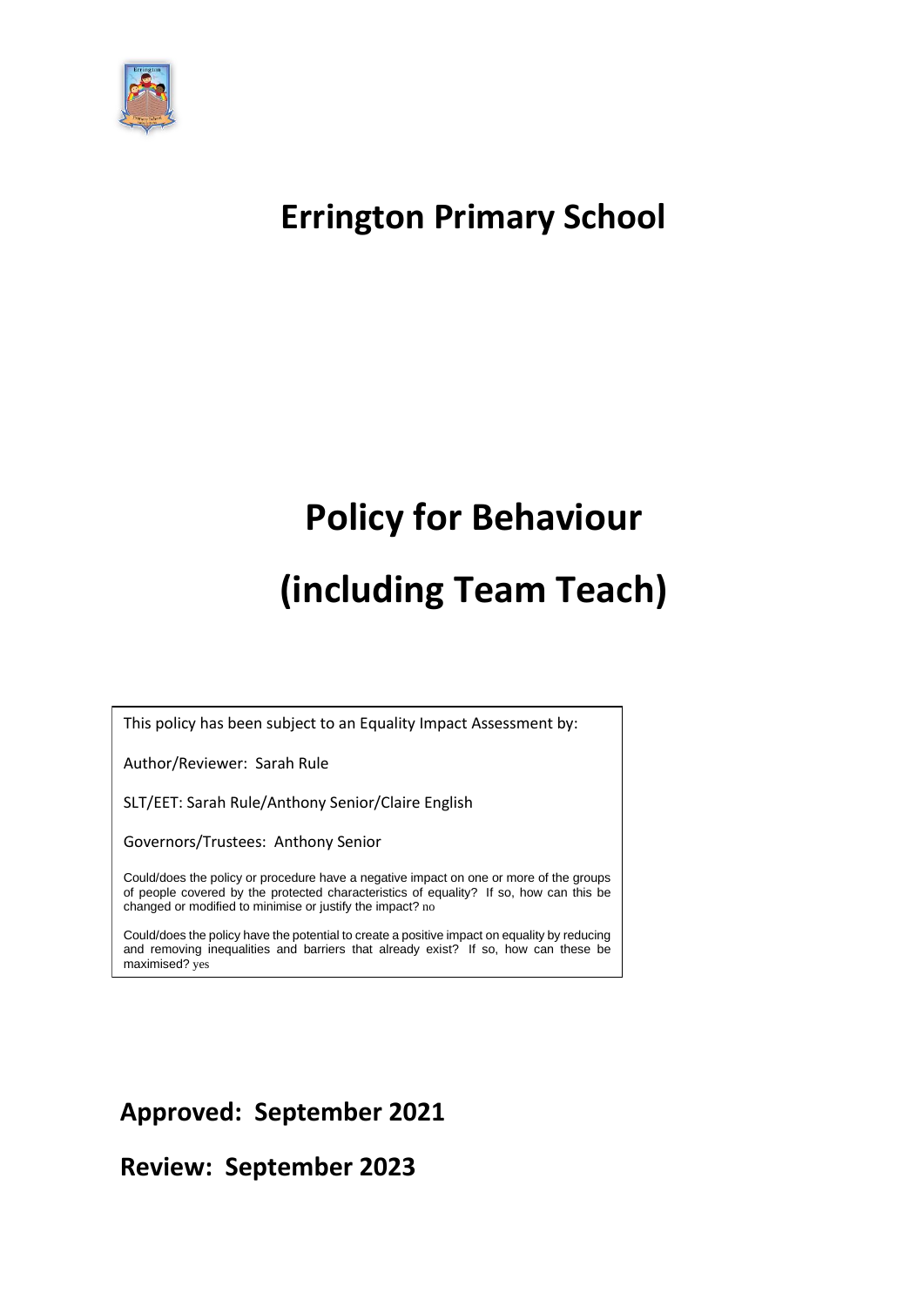

#### **1 Introduction**

The management of behaviour is regarded as a whole school issue. All staff share in the joint responsibility of modelling those behaviours we wish pupils to exhibit, encouraging an understanding of acceptable and appropriate behaviour and implementing our behaviour policy fairly and consistently. We believe in a positive approach to behaviour management, rewarding desirable behaviours, having high expectations of our pupils and promoting awareness that we are each responsible for our behaviour.

This policy sets out the systems used in school to develop effective behaviour amongst our pupils and the steps that will be taken by the school to tackle any unwanted behaviours.

Within Errington Primary School our golden rules provide a common language within which to reward good behaviour and challenge any unwanted behaviour. Our School Rules are:

- **We always do our best.**
- **We are always polite and friendly to everyone.**
- **We respect everyone and everything in our learning environment.**
- **We behave sensibly so that everyone is safe and happy.**
- **We are always honest and truthful.**

#### **2. Management**

Children who are suitably challenged and engaged are less likely to present with challenging behaviours. Our guidelines with regard to behaviour are clearly defined and consistent in application, whilst recognising that we must pay full consideration to the individual needs of our pupils. We aim to make pupils recognise their choices with regard to their behaviour and to take responsibility for their actions and any consequences of those actions. Our approach is a very positive one that aims to reward desirable behaviour as a means of encouraging others to follow.

Our golden rules give us a framework and language that means all children know what is expected of them. Regular discussion of these expectations in every class provides all pupils with a clear understanding of which behaviours are acceptable and which are inappropriate. As well as discussing behaviour in class, a focus on behaviour also takes place in assemblies throughout the year *(see Collective Worship and Assembly policy).* We recognise that for some children behaving acceptably is difficult, and may need to be reminded of what is expected of them, and that praise and rewards can help to change their behaviour. Staff encourage positive and reasonable behaviour on a daily basis.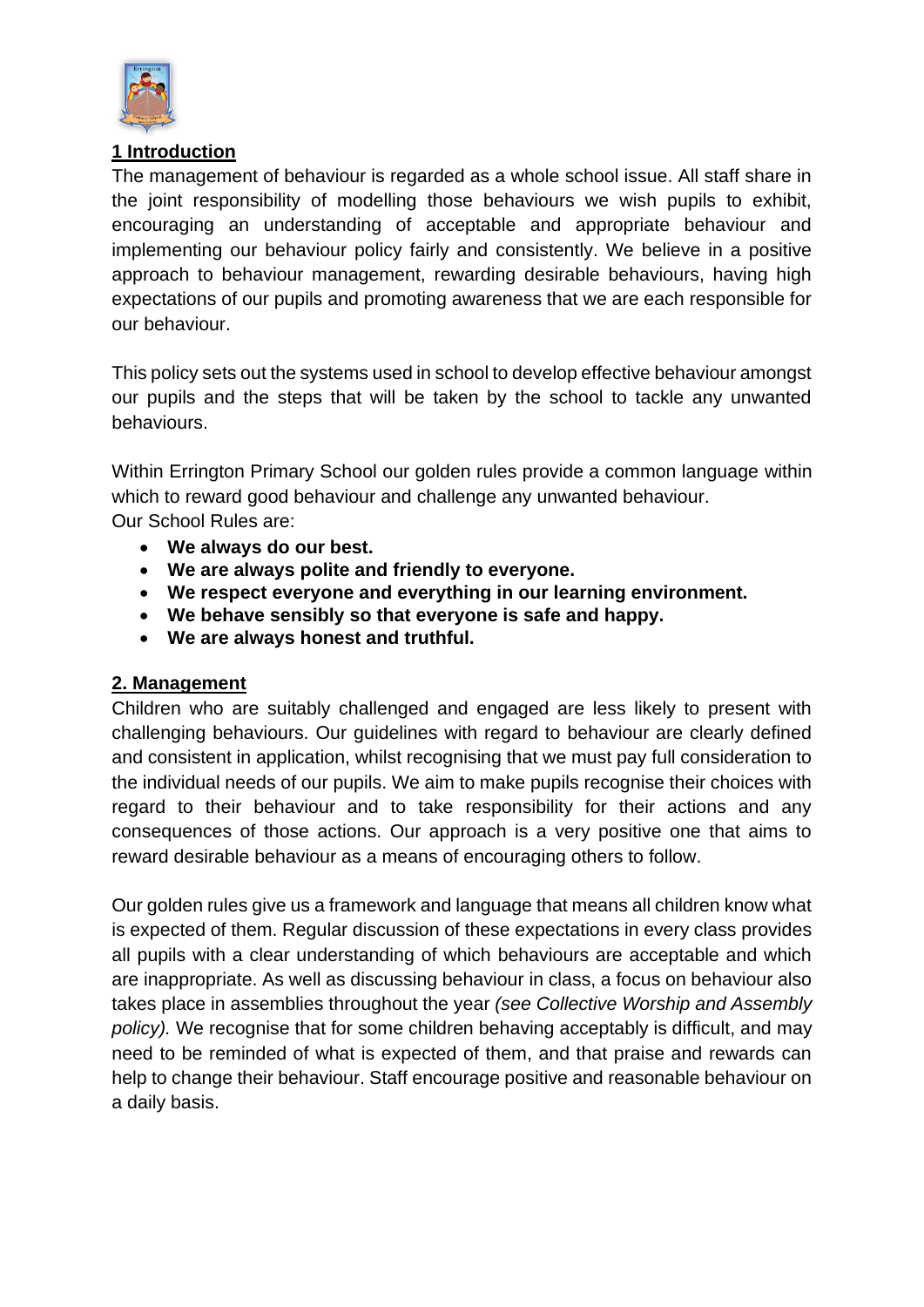

#### **3. Behaviour rewards in school**

#### **Errington Endeavour and Errington Excellence**

During the Celebration Assembly on Friday one pupil from each class are given these awards, celebrating their work as well as their behaviour in school. Awards are also presented for improved behaviour or when a child has met a behaviour target. Pupils can also receive a 'Head Teacher's Award' which again recognises the Golden Rules and is often awarded for exceptional behaviours inside or outside school.

#### **Houses and House Points**

All children from Reception through to Year 6 belong to a House Team. Everyone working in school, teachers, teaching assistants, lunchtime supervisors, office staff and the caretaker can award House Points. Points are given for:

- *Being kind*
- *Persevering with an aspect of behaviour that they find difficult*
- *Being helpful e.g. tidying equipment*
- *Answering a question or suggesting a solution*
- *Lining up well*
- *Listening well*
- *Concentrating well on a task*
- *Achieving a target*
- *Cooperating well with others*
- *Making a kind or thoughtful remark*
- *Being a good friend*
- *Behaving in a thoughtful way*
- *Using an appropriate tone of voice*
- *Using appropriate language*
- *Being able to see another person's point of view*
- *Not reacting aggressively when provoked*

House Points are marked on each class chart and collected each week by team captains. The team to score the most points during a half term are awarded a 'House Point Treat'

#### **Lunchtime Good Behaviour**

Lunchtime Supervisors use the same rewards and sanctions systems that are used throughout the school. Pupils in Year 6 who are recognised for demonstrating excellent behaviour are awarded with prefect badges and help lunch time supervisors to maintain good behaviour around school, organise games and find friends for anyone without a friend. Prefects also distribute awards in the Celebration Assembly to pupils for good behaviour.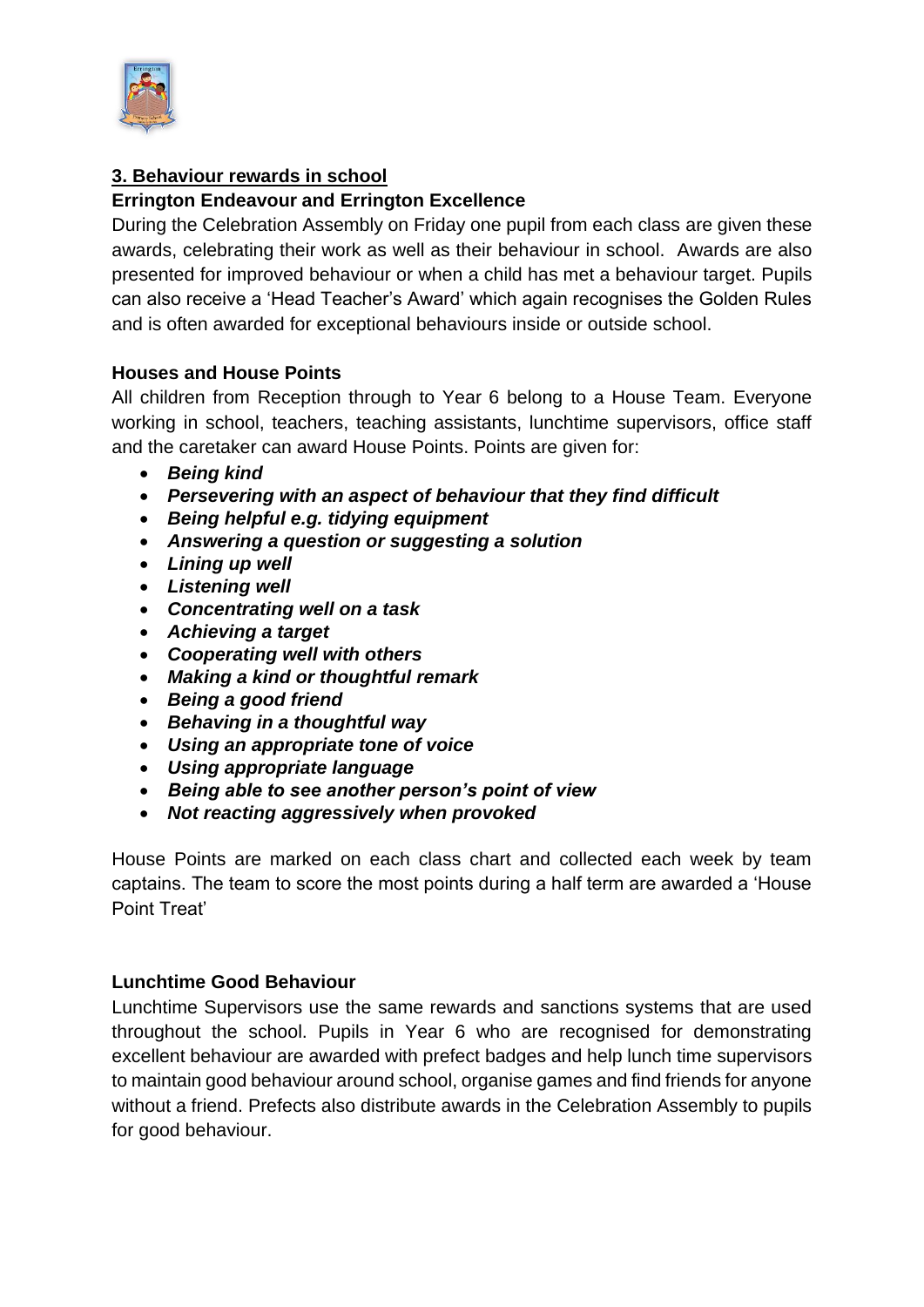

#### **4. The consequences of unacceptable behaviour**

The vast majority of our pupils make good choices and respond well to the reward systems in school. If a pupil does not follow the clear rules of behaviour around school, steps are implemented to remind the pupils about the correct choices. The main aim of these steps is to encourage a pupils to continue learning, reducing any disruption around school.

#### **The Steps Programme**

If unwanted behaviour is noticed, there are clearly demarcated steps which teachers take in order to ensure that learning can take place un-interrupted in the classroom and around school. Most pupils do not require this stringent approach but all are familiar with how it works. The STEPS programme is based on making sure that pupils follow the classroom rules as practiced throughout the school. Everyone in school uses the same rules and language so children are in no doubt about what is required of them.

- *1. When a problem arises the teacher gives a general instruction for example, "Please sit quietly " Should the child not respond this is repeated with a specific instruction, "........... your instruction is to sit in your seat" 1. If the child again fails to respond a warning is given.*
- *".........., this is your warning, your instruction is to sit quietly please".*
- *2. If the child ignores the warning the teacher says, "Go to 'Time Out' please"*

The child is sent to a chair at the edge of the room kept for that purpose for 5 minutes. The child then explains to the teacher what they were doing and why they we sent to 'time out'. The teacher makes it clear what the next step is if they do not co-operate. 'Time out' can be used at the discretion of the teacher. It is recommended that it is not used more than once within a teaching session and more than twice during a morning or afternoon session. All 'time outs' need to be recorded at the back of the behaviour book.

If the behaviour persists or worsens the child is sent to the SLT members in Key Stage 2 or the Head of EYFS with their work, where they will remain for the remainder of the session. This is called 'isolation' At the end of the session they return to the class where they demonstrate the positive behaviour expected of them. If a pupil has to leave their learning environment, the child's name is recorded in the front of the Behaviour Book. Parents will only be contacted if a child has to leave their learning environment and two recordings have been entered into the behaviour book.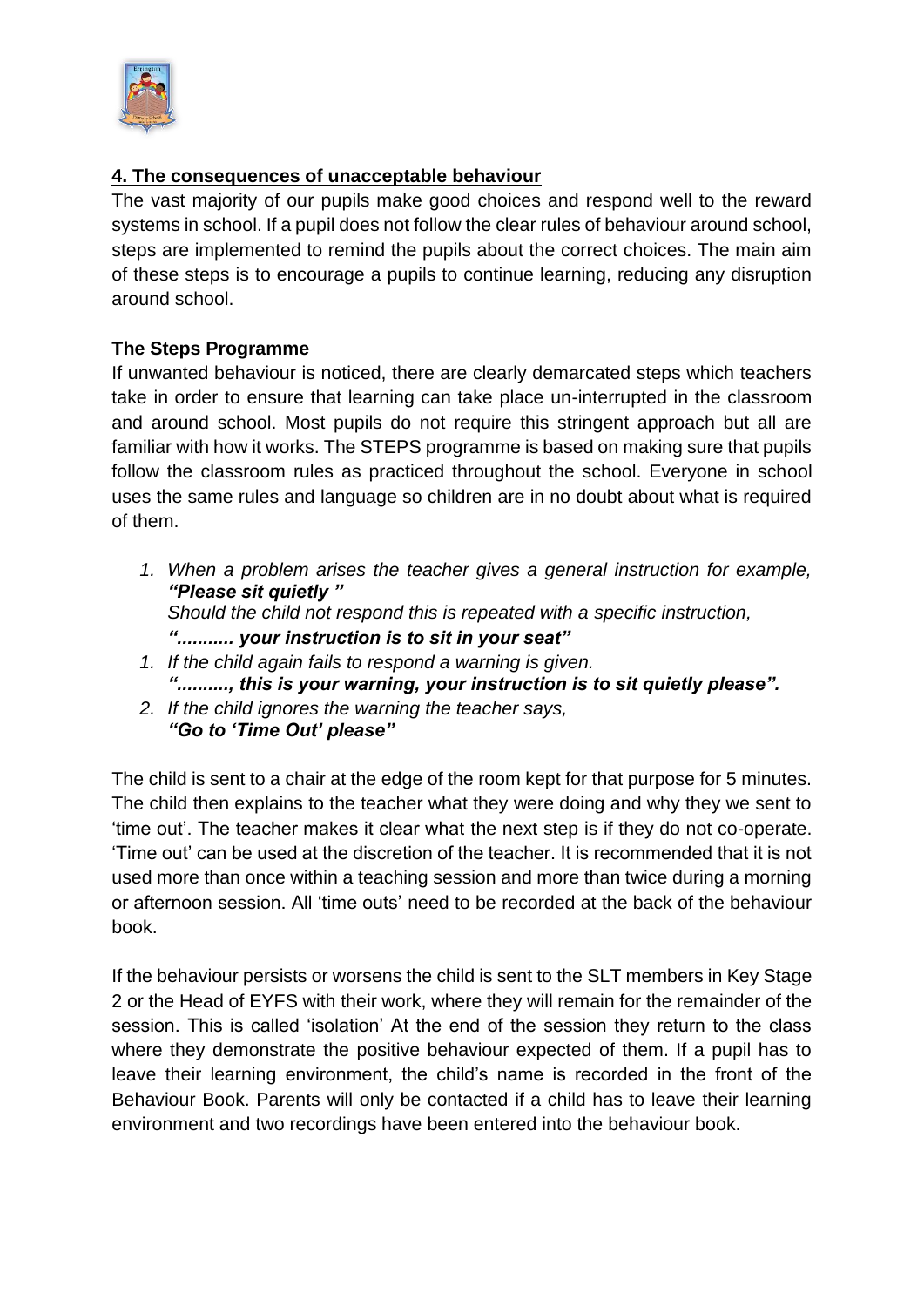

All entries about behaviour will be made by class teacher into the class behaviour book, with additional comments made by the SLT members or Head Teacher.

The behaviour book should be accessible at all times so that entries can be easily made and the books can be used for monitoring purposes.

- *4. If a third 'isolation' occurs in a week, then the child will be sent to the Headteacher and will remain there for the remainder of the session. Home will be contacted by telephone about this behaviour.*
- *5. If inappropriate behaviour persists the child will be sent to the Head Teacher who will immediately contact parents and request a meeting in school, with the clear possibility of a short exclusion from the school premises.*
- *6. Lunchtime behaviour issues which cannot be dealt with on the playground will be referred to a member of the Senior Leadership Team.*
- *7. If behaviour in class is entirely inappropriate/unacceptable the child can be sent to the head teacher, where, depending on the incident, parents could be contacted.*

Where a child chooses to make the wrong choice on a regular basis we operate a clear system to complement our positive approach to behaviour management.

#### **Further Consequences of Unacceptable Behaviour**

On extremely rare occasions sanctions are needed to deal with behaviour which has not been changed after implementation of the STEPS programme. Behaviour considered 'unacceptable' may be determined by the Governing Body where the Head teacher feels it necessary to bring to their attention any behaviour that does not fit into an already listed category. Please note that the following list is not exhaustive, but unacceptable behaviour could include the following:

- *Disobedience to a reasonable instruction.*
- *Non-completion of school work that could be reasonably expected.*
- *Inappropriate dress [e.g. trainers] extreme hair styles [e.g. Mohican, tram lines, body or facial piercing]*
	- o *'extreme' will be determined by the Head teacher*
- *Biting, spitting, hitting and/or kicking.*
- *Foul language and swearing.*
- *Making unkind remarks.*
- *Damaging property, including defacing property eg graffiti*
- *Answering back, rudeness or aggression to adults or others.*
- *Stealing, including hiding another person's property.*
- *Carrying knives, drugs, alcohol or any offensive weapon into school.*
- *Truancy, including non or poor attendance, and a regular pattern of late attendance*
- *Racist or derogatory comments eg use of the word 'gay' or behaviour that causes offence eg all forms of bullying (see Anti-Bullying Policy)*
- *Fighting or encouraging others to fight.*
- *Forming gangs for the purpose of intimidating others, leading to peer on peer abuse.*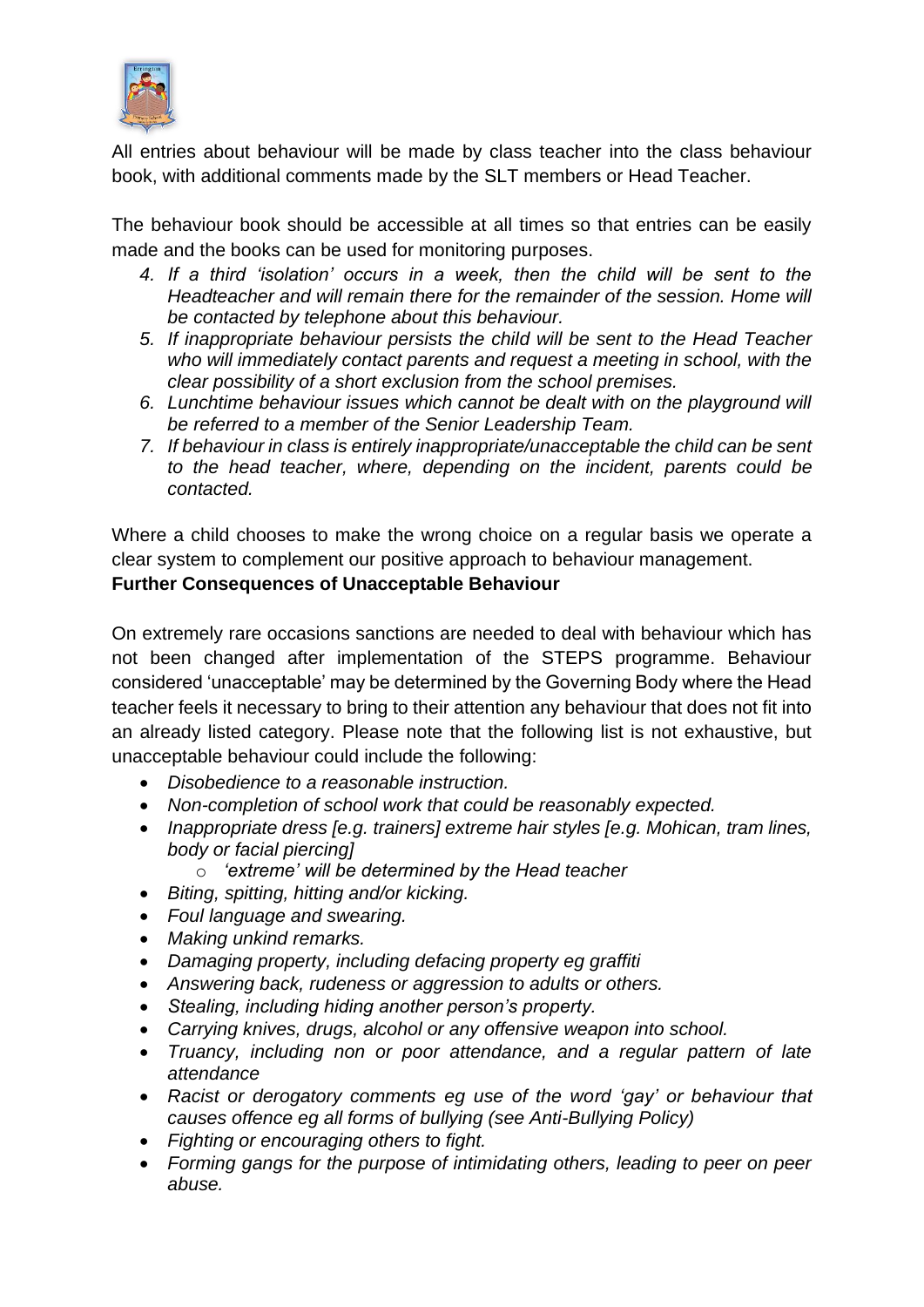

- *Bullying, in any form, eg cyberbullying (including from home), homophobic bullying.*
- *Wearing of any symbols that could cause offence to individuals and or groups, either by gender, sexuality, race, colour, culture, disability or religion.*
- *Putting themselves, other children or adults at risk.*
- *Moving around school in a way that falls below the expected standards of general behaviour, eg running, shouting, pushing.*
- *Creating or spreading malicious 'gossip' about adults who work or volunteer in school, about other children and families, and including the use of social media.*

When children's behaviour does fall below the acceptable standards (see above), the Head teacher, or delegated person is likely to carry out an investigation into the incident.

Any investigation will be recorded in CPOMS, the Child Protection and Online Management System. The extent and details of any investigation will vary with the appropriateness of the investigation.

During the investigation the Head teacher, or delegated person can:

- *Speak to a child or group of children without the parents' consent*
- *Speak to the child or group of children without parents being present*

The outcome of the investigation is to determine what is likely to have happened. The Head teacher, or delegated person can use their previous knowledge of the child involved in order to come to their final conclusions. The head teacher, or delegated person will then determine the sanction to be used.

The punishment used must be reasonable and must not breach any other legislation (disability, SEN, race and other equality acts).

A firm reprimand from a member of staff is expected to be sufficient to correct most misbehaviour. However, if this fails, then the following procedures are likely to be adopted:

- *Time out*
- *Completing extra work or repeating work until it meets the expected standard.*
- *Loss of free/ play time*
- *During play time a pupil may be taken indoors for a five minute cooling off period.*

**If the above sanctions do not lead to an immediate modification of behaviour, the following actions are likely to be considered.** 

• *Exclusion from a favoured activity – long term or permanently; not including mandatory curriculum sessions but for non-mandatory curriculum activities eg after-school clubs and may also be used on residential visits.*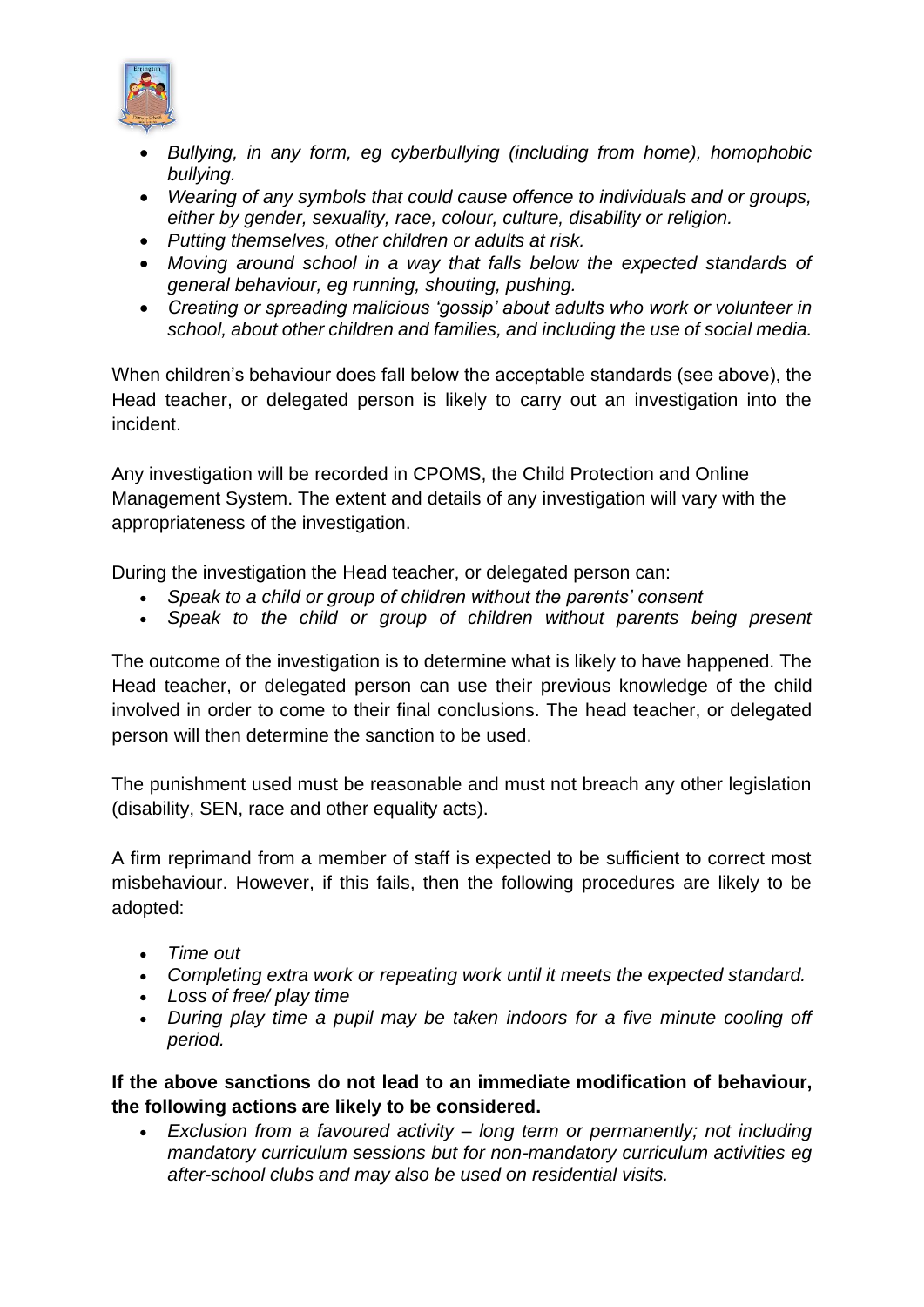

- *Exclusion from the right to represent the school.*
- *The establishment of a behaviour record/log or home school report book.*
- *A verbal disciplining from a senior member of staff.*
- *A requirement for a written apology.*
- *A regular behaviour report/log to be given to the Head teacher.*
- *A letter/telephone call to a parent from the Head teacher or Deputy.*
- *A meeting with parents.*
- *Other sanctions following discussion between parents, class teacher and head teacher.*
- *Implementation of a pastoral support programme.*
- *Exclusion from school [LA guidelines to be followed for either temporary or fixed term, or permanent exclusions].*

This school will not use detentions imposed outside the normal school hours as a sanction or punishment

#### **Conduct Outside the School Gates**

As well as dealing with behaviour within school, staff have the power to discipline pupils for misbehaving outside the school gates, "*to such an extent as is reasonable."* This includes behaviour witnessed by a member of staff or reported to the school by another person. This could include misbehaviour when:

- *Taking part in school organised activities, eg offsite visits, residential visits, when representing the school*
- *Travelling to and from school,*
- *Misbehaviour when wearing school uniform or any misbehaviour at any time that could have repercussions for the orderly running of the school, poses a threat to another pupil or member of the public, could adversely affect the reputation of the school and includes misbehaviour on- line.*
- *Poor Attendance\**

In all cases, the child will be disciplined when they are on school premises or when the pupil is under the lawful control of a member of staff (this can include offsite visits and residential visits).

#### \* **Penalty Fines**

**Leave of absence** – Under the Education (Pupil Registration) (England) (Amendment) Regulations 2013 a Head teacher MAY NOT authorise a leave of absence in term time for a holiday. A head teacher MAY (at his or her own discretion) authorise absence for exceptional circumstances. An application for a leave of absence must be made in writing to the school.

If you take a leave of absence which **is not authorised** by the school **you may be issued with a fixed penalty fine** via the Education Investigation Service. A penalty fine can also be issued for:

- Unauthorised absence from school
- Being identified out of school on a truancy sweep

#### **Confiscation of Inappropriate Items:**

The general power to discipline, enables a member of staff to confiscate, retain or dispose of a pupils' property as a punishment, so long as it is reasonable in the circumstances. The law protects staff from liability of damage to, or loss of confiscated items, provided they acted lawfully.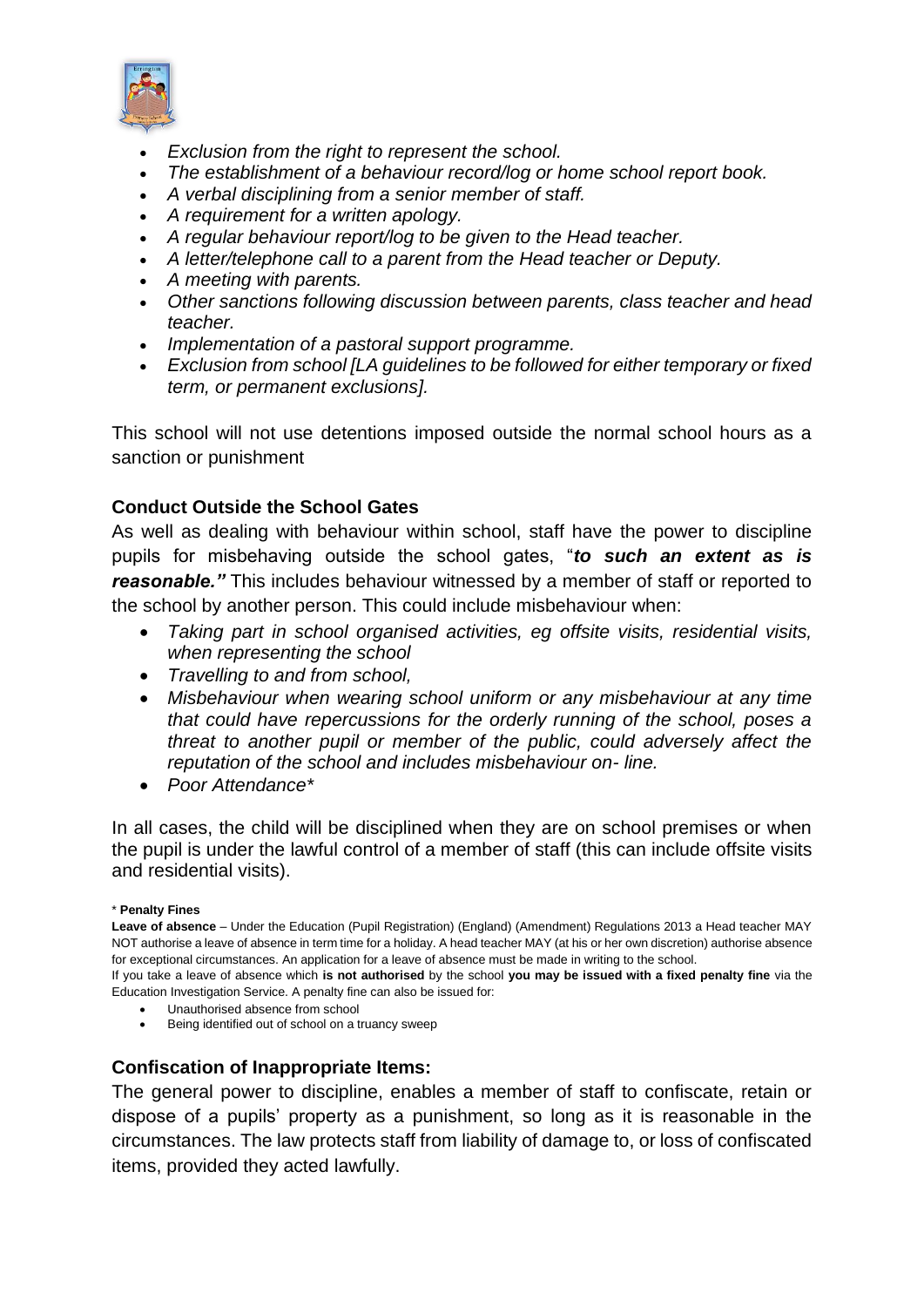

Once an item is confiscated, the member of staff must make an effort to keep the property safe. The confiscated item must then be returned to the child's parent, at which time, the member of staff will explain to the parent why the property was confiscated. Staff also have the power to search without consent for prohibited items, including;

- *Knives, weapons*
- *Stolen items*
- *Cigarettes, lighters, matches (including lighter fuel and propellants)*
- *Drugs, alcohol*
- *Fireworks*
- *Pornographic material*
- *Any article that could be used to commit an offence, damage property or cause injury to self or another person*
- *Any item banned by the school rules (eg mobile phones)*

Where appropriate, items may be handed to the police. The head teacher will decide whether it is appropriate to involve other outside agencies eg Social Care.

#### **Team Teach**

We are a team teach trained school. This is an award-winning provider of positive behaviour management training, equipping individuals and teams in a variety of settings to deal with challenging situations and behaviours in ways that lead to desired outcomes and positive relationships at school. Our basis to manage all behaviour is though de-escalation and distraction. However if this does not work, we will use recognised and proportion holds to ensure that a child is not put at any additional risks. If this is deemed necessary for a child, a full risk assessment will be completed – parents will be informed of what holds were necessary and these will be recorded in the bound and numbered book. The risk assessment form is in the appendix.

#### **Dealing with racist remarks:**

Any words or actions that cause offence to another person and are considered racist by the offended person will be deemed as a racist remark. In this case;

- *The pupil will be reprimanded, the head teacher is informed and a record of the incident will be recorded on CPOMS* and in the racist incident log.
- *The Trust, governors and parents are informed.*
- *In persistent cases, parents may be asked to discuss the matter with the head teacher and a referral made to police in line with the school Equality Policy.*

#### **Dealing with incidents of bullying**

The school regard bullying as:

*'conduct intentionally causing hurt, either physical or psychological which is unprovoked and persists over a period of time'.*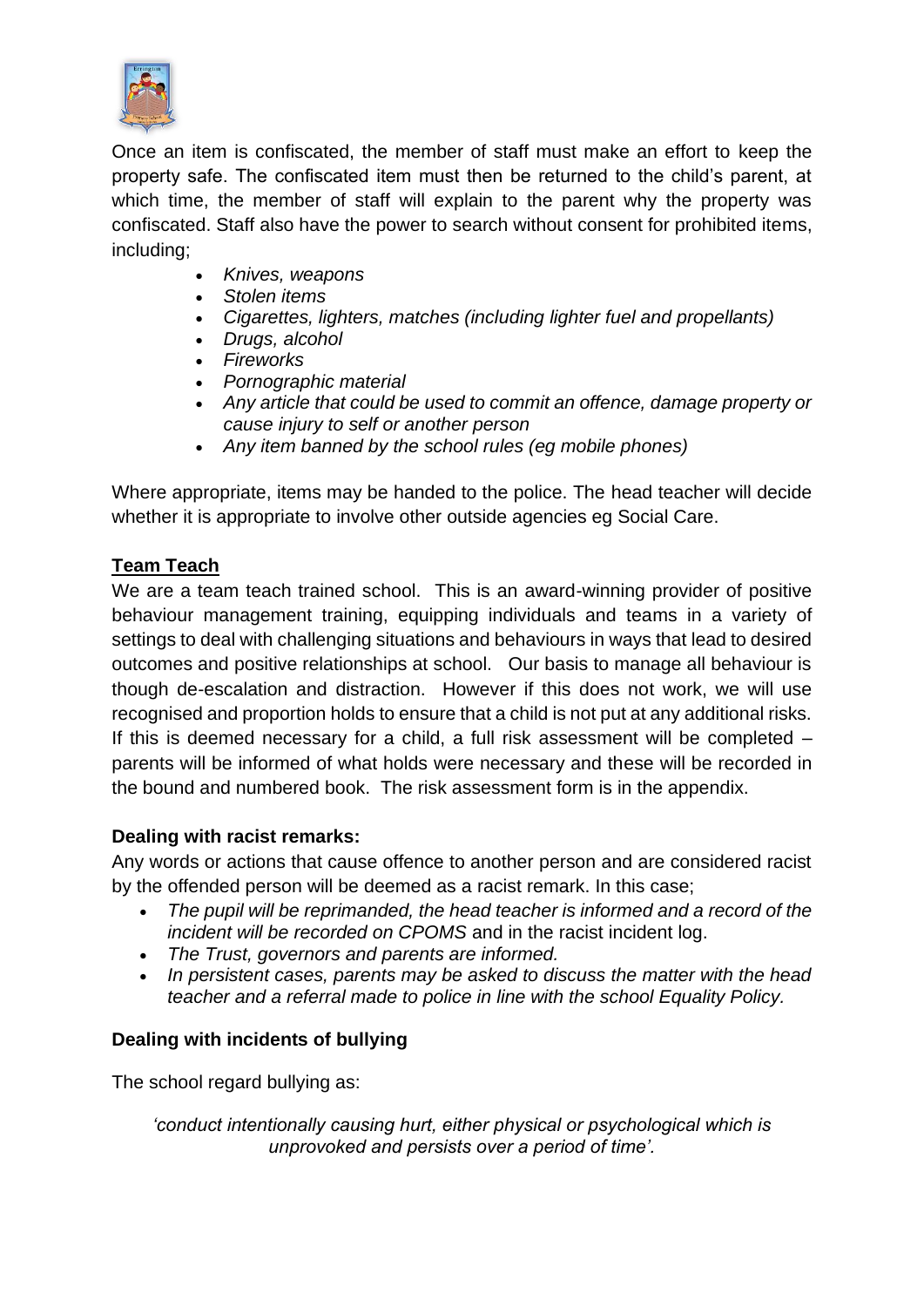

The school takes a very serious view of bullying. Incidents cause a great deal of distress to the victim, which may continue to impact on their emotional well-being even when the bullying ceases. We aim to prevent bullying behaviour by:

- *Promoting an ethos where the act of bullying is seen as totally unacceptable behaviour;*
- *Imparting respect for one another in all our relationships;*
- *Setting out our expectations about the way pupils should behave towards each other;*
- *Making children fully aware of the range of sanctions that we are prepared to bring against pupils who deliberately refuse to keep to the agreed code of behaviour;*
- *Raising awareness of bullying through:*
	- o *Discussions and stories in assembly*
	- o *Implementation of the curriculum*
	- o *Use of drama to help children understand the effects of bullying*
	- o *Recognising the nature of bullying: the intentional repetition of incidents to cause distress*
	- o *Managing carefully those occasions and places where bullying is more likely to happen*
	- o *Encouraging a positive relationship between school and home so that parents are encouraged to discuss and share problems;*
	- o *Placing 'Share a thought' boxes in classrooms so that children can report incidents of perceived bullying to staff;*
	- o *Having trained staff designated as 'Supportive Listeners' in each phase team;*
	- o *Tackling speedily and sensitively with victim and perpetrator any incidents that might escalate into bullying.*

The evidence is that only a very small proportion of our pupils are predisposed towards bullying behaviour, although the term 'bullying' is used by parents and pupils rather freely to describe any disagreement or fall out. However, we recognise that there are in our school, as in all schools, a number of children who are prepared to act in an antisocial manner. Should an incident of bullying occur then one or more of the following steps will be put in action:

- o *Immediate reference to the head teacher;*
- o *Discussion with victim and perpetrator separately to establish the details of the incident(s);*
- o *Limit the opportunities for involvement between perpetrator and victim for a fixed period;*
- o *Offer support and advice for both victim and perpetrator;*
- o *Information regarding the problem to be passed to any appropriate parties;*
- o *Involvement of outside agencies, for example, Educational Psychologist;*
- o *In extreme cases, disciplinary procedures as set out in this policy involving reference to the Pupil Disciplinary Committee of the Local Governing Board.*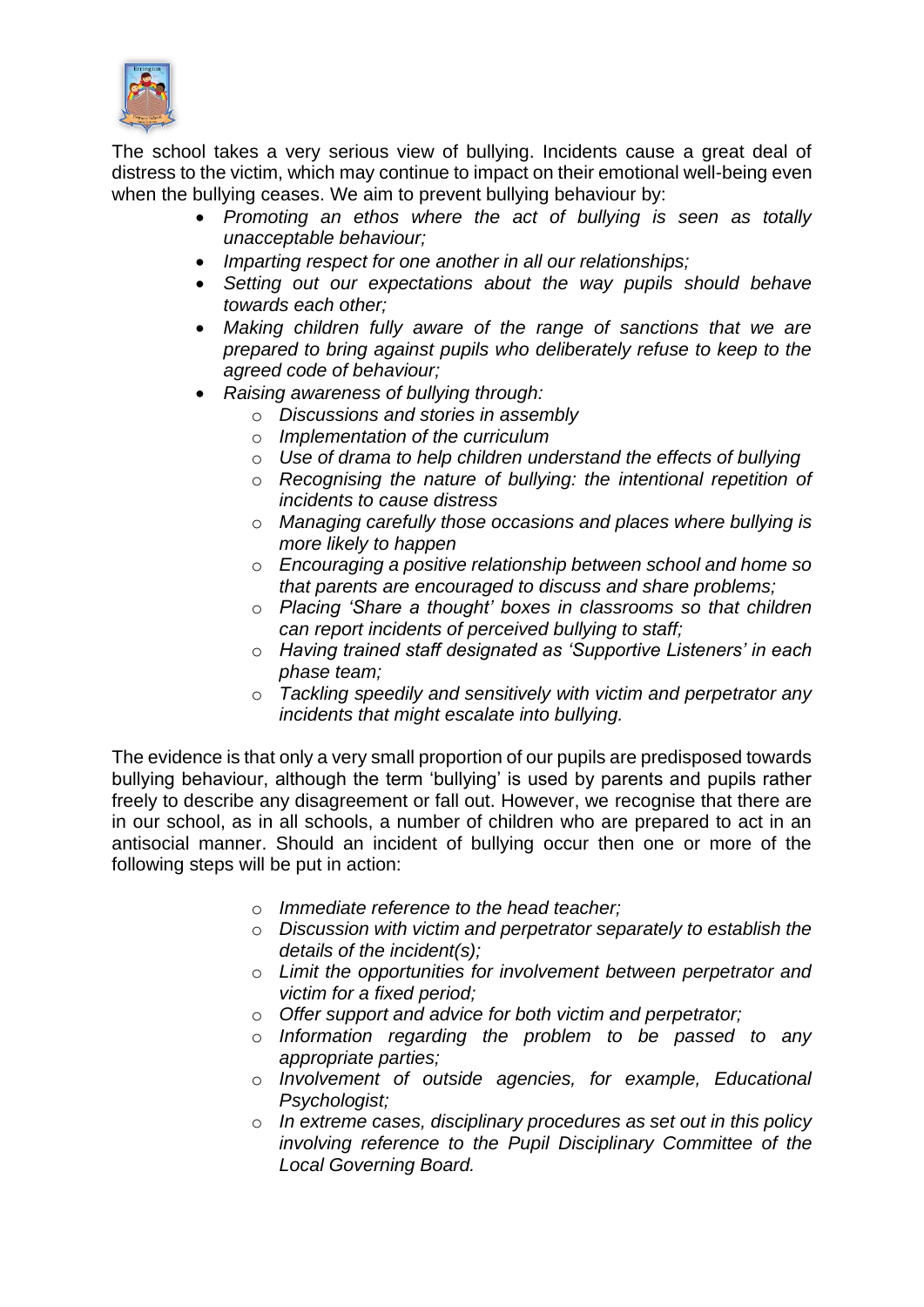

#### **Dealing with incidents of homophobic bullying**

All incidents of homophobic bullying are to be reported to the Head Teacher immediately. The Head Teacher will investigate all such incidents and take appropriate action. All incidents of homophobic bullying will be recorded on CPOMS. Governors will also be informed of any such incidents.

#### **Allegations of Abuse Against Staff/ Malicious Accusations Against Staff**

All allegations of abuse will be taken seriously; the Chair of the Local Governing Board will be informed and the allegation will be fully investigated as soon as possible in a fair and consistent way that provides effective protection for the child and supports the person who is the subject of the allegation. The suspension of the member of staff involved must not be used as an automatic response when the allegation has been reported. The school and Local Authority disciplinary measures will be followed where the allegation is found by the Local Governing Board to be true.

Where the allegation made by a child or parents is found to be false, the Chair of the Local Governing Board will:

- *Write to the parent/parent of child to explain the outcome of the investigation and to make clear the seriousness of the false allegation. The parent will be informed that the incident will be formally recorded and subject to data protection and that it may be shared with other appropriate parties. (Eg Police if the child is 10yrs old and above)*
- *Meet with the parent/ parents and child to discuss the matter and possible consequences; in the case of a child, the parent will be asked to support the school with an appropriate sanction being applied. In the case of a parent, the governing body will seek a written apology in the first instance.*
- *Exclusion of a child who continues to make false allegations about staff.*
- *In more serious cases, or where a member of staff feels aggrieved, it is their right to contact their union for further support and advice.*

#### **Exclusion**

The Head teacher (or Head of Inclusion in the Headteacher's absence) will decide whether to exclude a pupil, for a fixed term or permanently (to be approved by the Governing Body within 15 days of the exclusion being announced), taking into account all the circumstances, the evidence available and the need to balance the interests of the pupil against those of the whole school community.

The Head teacher may consider the following questions:

- *1. Is the behaviour in breach of the school Behaviour Policy? If so, have any other sanctions described in the policy been used and to what effect? Could any other sanctions be used as an alternative with the parents' agreement?*
- *2. Has the school previously supported the child (what/when/what level of impact did this have?*
- *3. Does the child have any recognised behaviour problems? Have reasonable adjustments already been made or could they now be made? (Evidence could*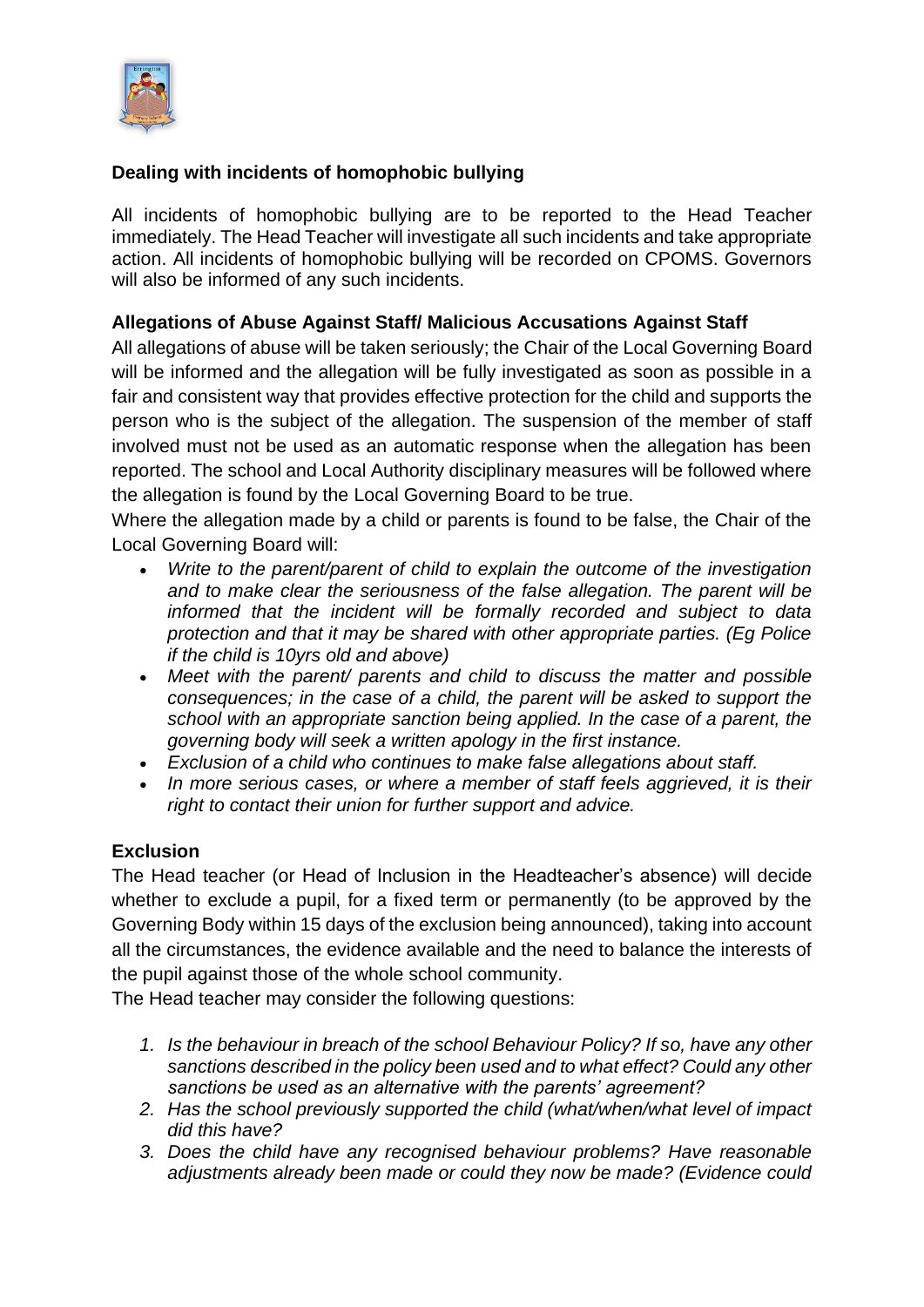

*be SEN documentation eg Statement, IEP, Risk Assessments) Even if the child does have a recognised behaviour problem the Head teacher has a duty of care to all children. If the risk to others cannot be controlled, then exclusion should be considered.* 

*4. Would allowing the child to remain in school seriously harm the education or welfare of other children or adults?*

Once all other considerations have been made, and the answer to this final question is 'yes' then an exclusion must be applied. In this case, the school will follow Local Authority guidelines and adhere to the *'Exclusions from Maintained Schools, Academies and Pupil Referral Units in England' 2012* document*.*

<https://www.gov.uk/government/publications/school-exclusion>

#### **Dealing with Inappropriate behaviour of parents, visitors and other adults in school:**

The school has a duty to ensure that its premises are a safe place to work and visit and must therefore deal effectively with any rude or aggressive visitors to the school, including parents.

Schools sit on land that belongs to the Trust, so only persons with the 'right' to be there, are allowed on the school premises. That 'right' is determined by the Head teacher and Governing Body. This can be extended to pupils, parents, staff, contractors and other workers and visitors, however, all persons on site are expected to behave appropriately and, if they do not, the school must take action that it considers necessary to prevent a repeat of that behaviour.

#### Inappropriate behaviour:

This includes causing any kind of nuisance or disturbance, such as:

- *Refusing to follow the reasonable instructions of staff; eg refusing to move from a specified location, to cease behaving in a certain manner, refusing to leave the site when reasonably asked to do so, causing an obstruction or health and safety hazard.*
- *Being verbally aggressive, eg swearing, threatening or shouting at others on the premises, including other visitors to the site*
- *Being physically abusive, eg taking an aggressive stance, threatening to strike someone or assaulting another person, including other visitors.*

#### **How the school can respond:**

- 1. Verbal warning a senior member of the school staff can ask the person to stop behaving inappropriately or to leave the premises. Though this warning is given verbally, the information will be recorded.
- 2. The Police can be asked to attend school to ask the person to leave, to remove them from the premises or, if their behaviour warrants it, to arrest them.
- 3. Warning letter serious incidents should be followed by a letter from the school advising the perpetrator of the consequences of any repetition of the behaviour previously displayed.
- 4. Banning letter if the incident is sufficiently serious or it is one of a series of incidents, the Head teacher can ban the person from the premises.
- 5. Legal proceedings–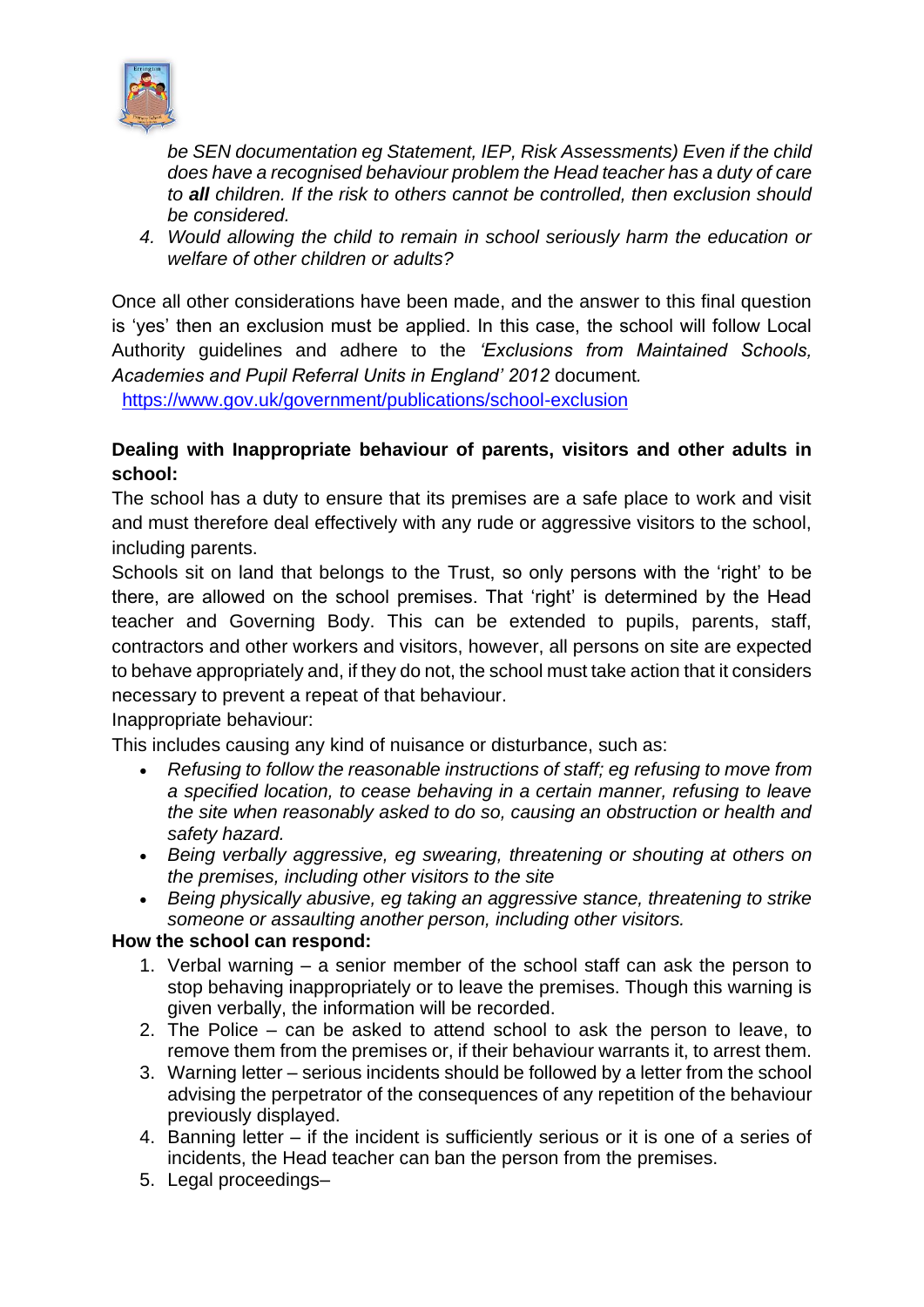

- 1. Civil proceedings, compensation claims can be made by the school for compensation against any individual who has caused damage to the premises or any items owned by the school.
- 2. Injunction; if a person persistently enters the school premises without permission or authority, the school may seek an injunction from the courts prohibiting them from coming onto the premises.
- 3. Criminal proceedings via the Crown Prosecution Service.

#### **Children who are three** years **old**

When children under three behave in inconsiderate ways we recognise that strategies for supporting them will need to be developmentally appropriate and differ from those for older children.

Staff recognise that very young children are unable to regulate their own emotions, such as fear, anger or distress, and require sensitive adults to help them do this.

Common inconsiderate or hurtful behaviours of young children include tantrums, biting or fighting. Staff will remain calm and patient, offering comfort to intense emotions, helping children to manage their feelings and talk about them to help resolve issues and promote understanding.

Staff will work in partnership with children's parents. Parents are regularly informed about their children's behaviour by their key person. Staff will work with parents to address recurring inconsiderate behaviour, using our observation records to help us to understand the cause and to decide jointly how to respond appropriately.

Errington Primary School require all staff, volunteers and students to use positive strategies for handling any inconsiderate behaviour, by helping children find solutions in ways which are appropriate for the children's ages and stages of development. Such solutions might include, for example, acknowledgement of feelings, explanation as to what was not acceptable and supporting children to gain control of their feelings so that they can learn a more appropriate response.

Errington Primary School will ensure that there are enough popular toys and resources and sufficient activities available so that children are meaningfully occupied without the need for unnecessary conflict over sharing and waiting for turns.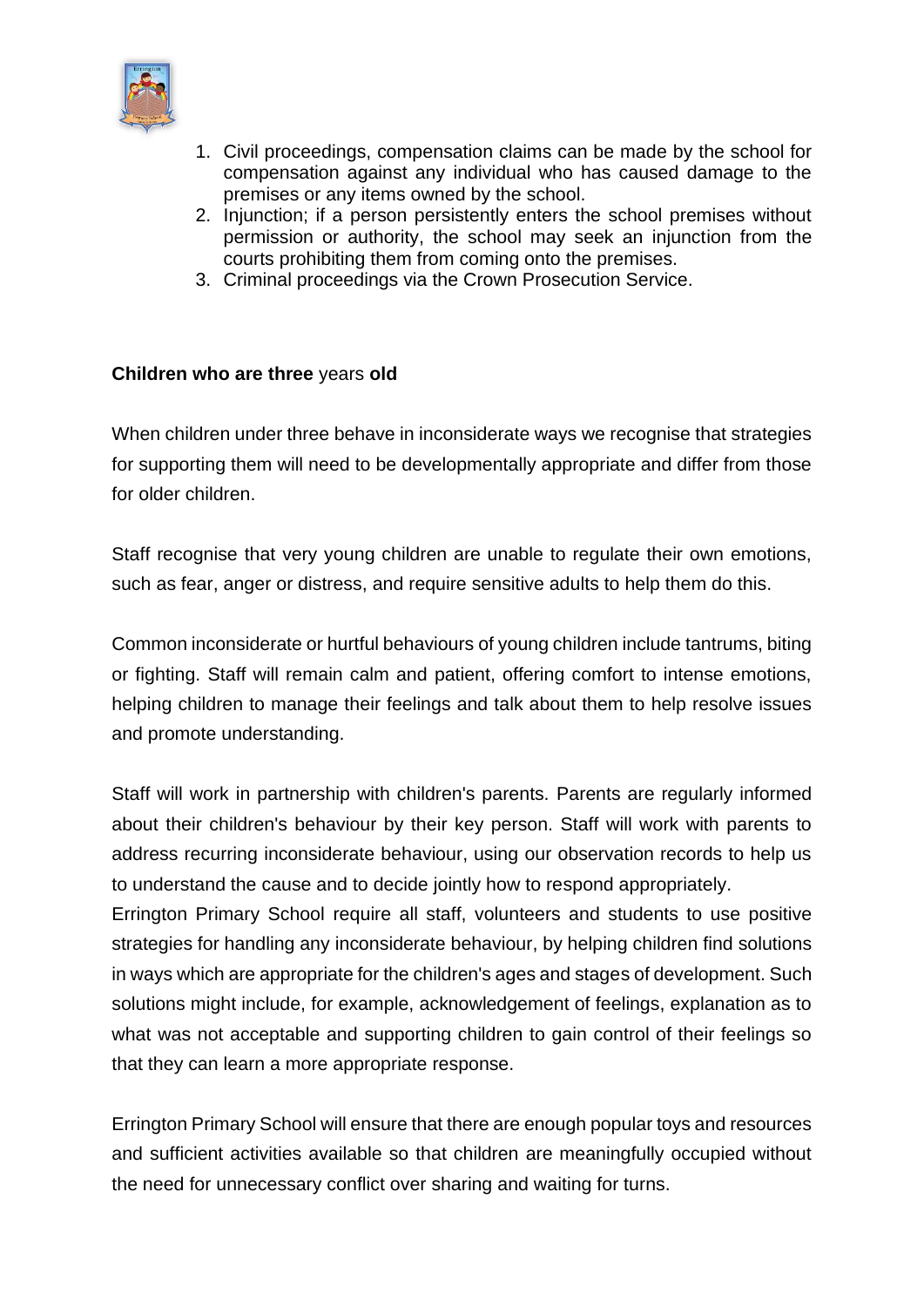

- Staff will acknowledge considerate behaviour such as kindness and willingness to share.
- Staff will support each child in developing self esteem, confidence and feelings of competence.
- Staff will support each child in developing a sense of belonging in our group, so that they feel valued and welcome.

#### **11 Conclusion**

- **11.1** In managing behaviour the school will apply a range of strategies. The success will vary depending on the child and the circumstances but **consistency** and **fairness** are vital.
- **11.2** Success is greatly enhanced when all staff share a clear understanding of and commitment to **agreed procedures**.
- **11.3** When parents understand and support the school's policy for managing behaviour it helps to make for effective implementation and more positive outcomes for all children. The role played by parents in supporting the school is crucial to the success of this policy.
- **10.4** As adults we model desired behaviours and, when confronting undesirable behaviour, we always **challenge the behaviour, not the child.**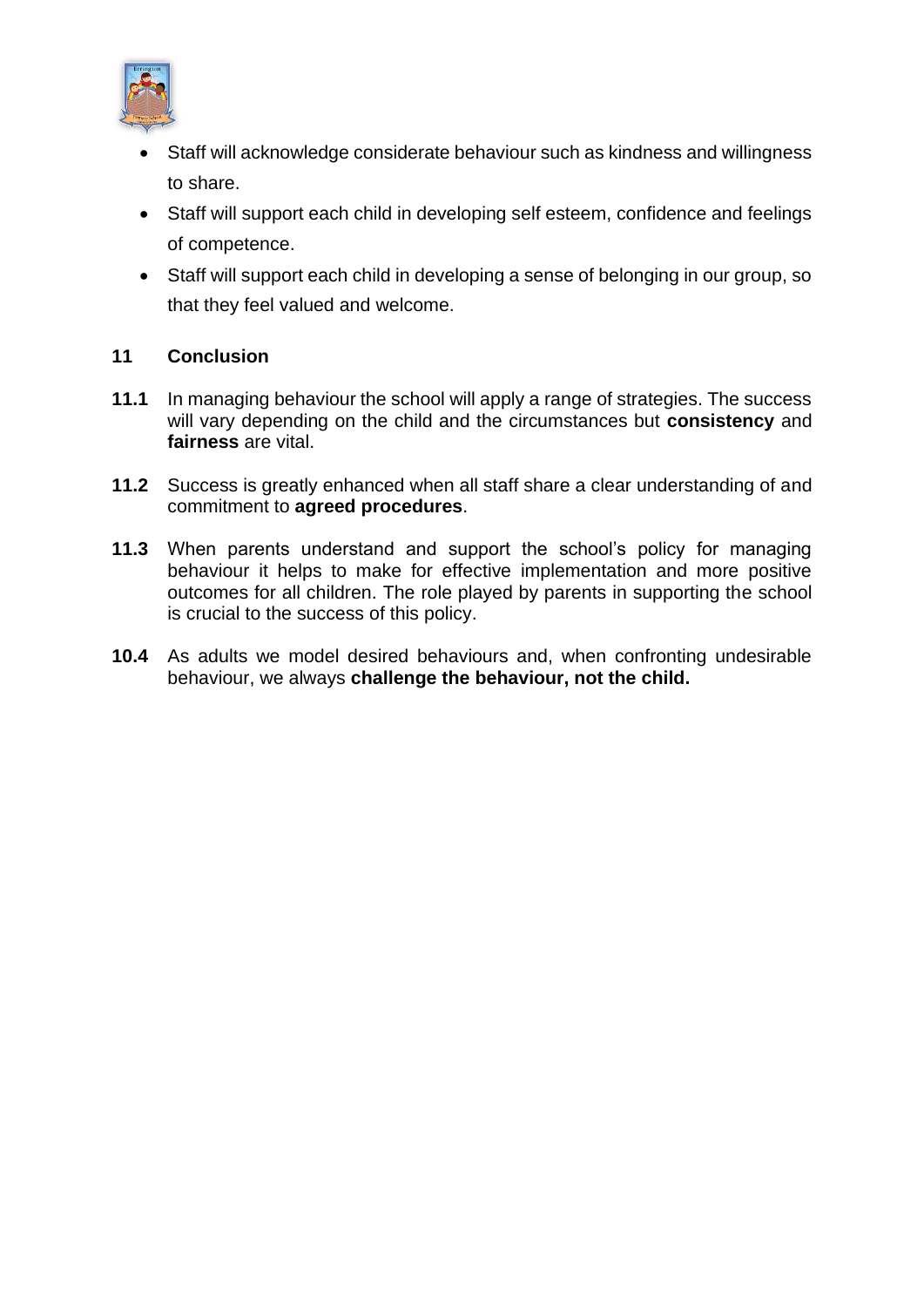

#### **Standard Letters**

#### **Letter 1 (to be completed on third entry in class teacher's Behaviour Book)**

Dear Parents / Guardian of Date:

I am writing to inform you that \_\_\_\_\_\_\_\_\_\_\_\_\_\_\_\_\_\_\_\_\_\_\_\_\_has now had his/her name recorded in the class Behaviour Book for the third time. I would welcome your support in encouraging \_\_\_\_\_\_\_\_\_\_\_\_\_\_\_\_\_ to make an effort to improve his/her behaviour as a fourth entry will mean a lunchtime detention. If you would like to discuss how best we could support \_\_\_\_\_\_\_\_\_\_\_\_\_\_\_\_ please make an appointment to see me.

Yours sincerely

Mrs. C English/Mr A Fishpool SLT members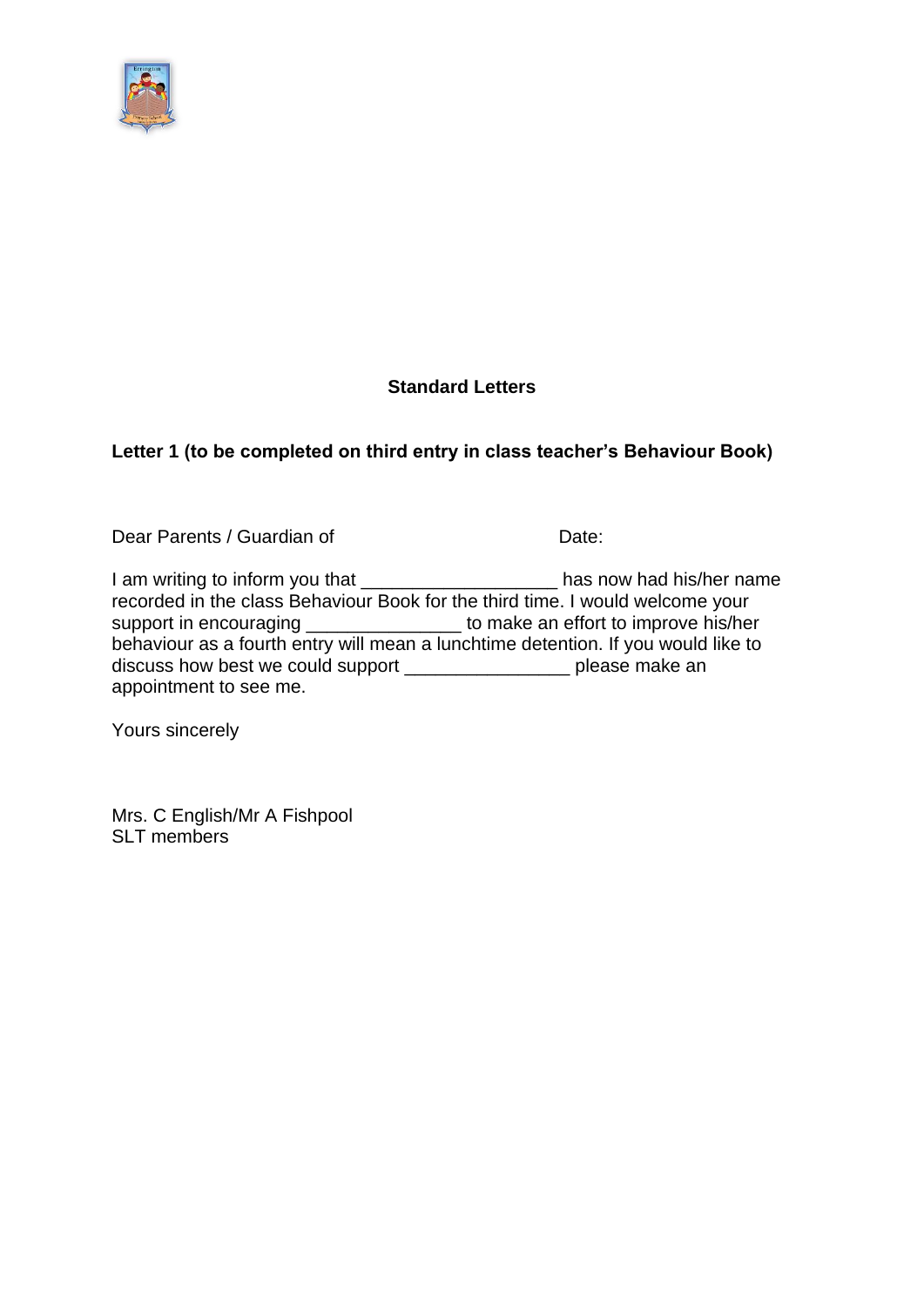

#### **Letter 2 (to be completed on fourth entry in Behaviour Book)**

Dear Parents / Guardian of Date:

I am writing to keep you informed about \_\_\_\_\_\_\_\_\_\_\_\_\_\_\_\_\_\_\_\_\_\_\_\_\_\_\_ behaviour. Unfortunately a fourth entry in the class Behaviour Book means that \_\_\_\_\_\_\_\_\_\_\_\_\_\_\_\_\_\_\_\_\_\_\_ will now be required to have a lunchtime detention on . I do hope you will continue to help us support your child, as your cooperation is so important. If you would like to discuss this matter further please do not hesitate to contact me at school.

Yours sincerely

Mrs S Rule Head Teacher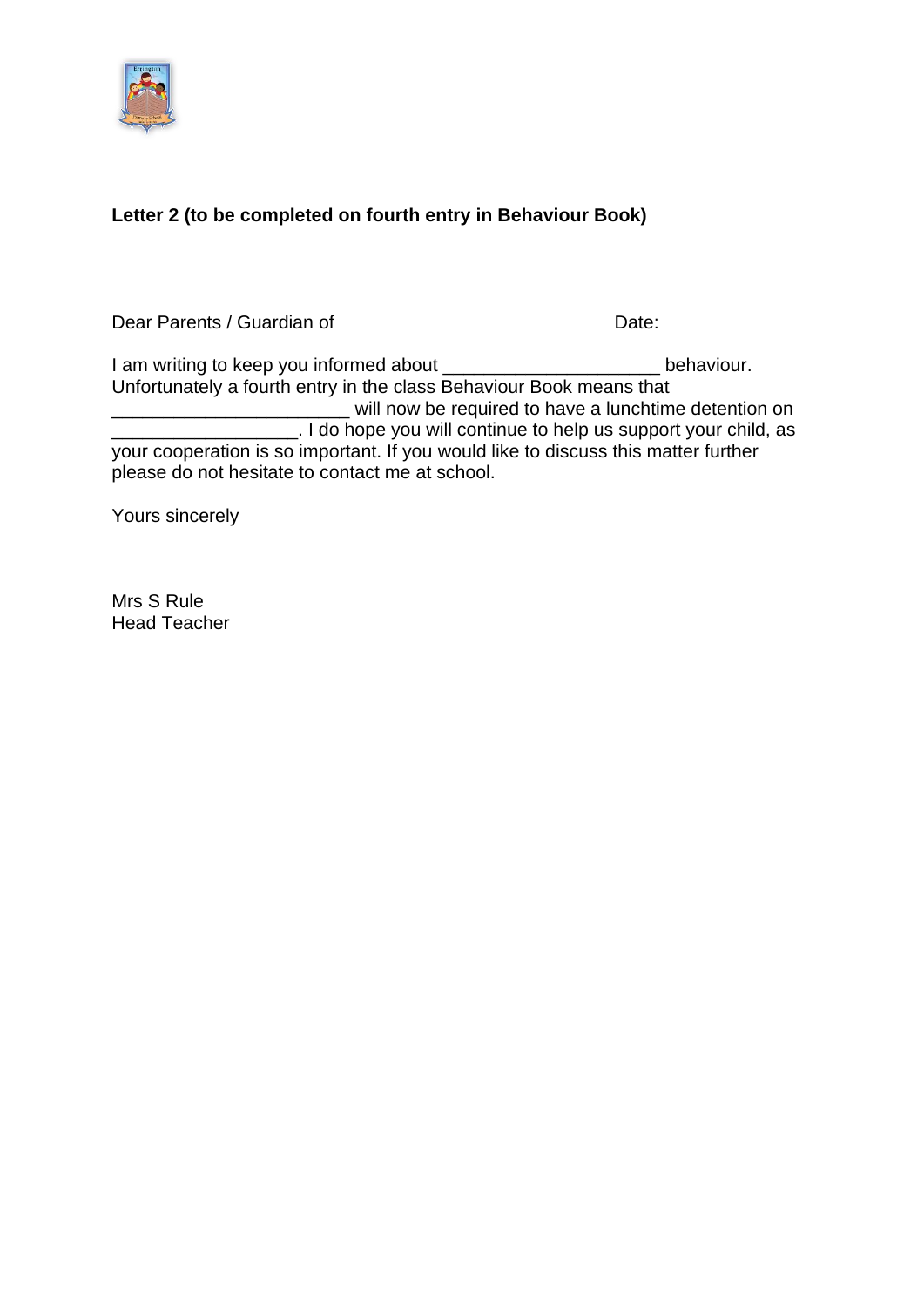

#### **Letter 3 (to be completed following two detentions in any academic year)**



Dear Parents / Guardians of Date:

I am writing to inform you that **I constant that the set of the set of the set of the set of the set of the set o** detentions and I am concerned that his/her behaviour is not improving, as we would wish. It is practice that following two detentions the Head Teacher is notified. I do hope that the involvement of the Head Teacher will alert \_\_\_\_\_\_\_\_\_\_\_\_\_\_\_\_\_\_\_\_\_\_ to the need to improve his/her behaviour. As always we look to you to support the school in working with your child. Please contact school if you would like to discuss the matter further.

Yours sincerely

Mrs S.Rule Head Teacher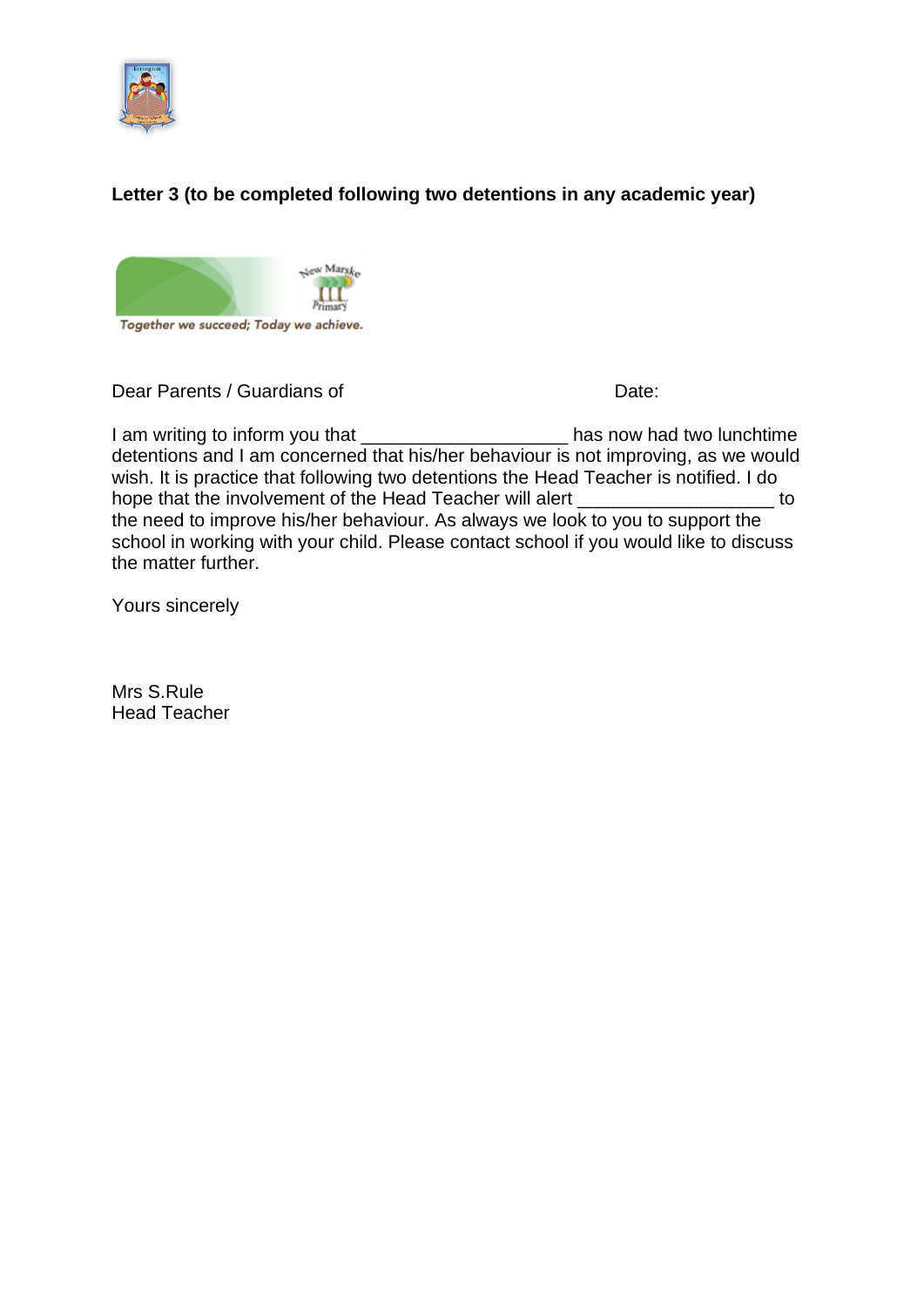## **Individual Pupil Risk Assessment/Positive Behaviour Plan/Relationship Matrix**

| Name of child/young | Name of person       |  |
|---------------------|----------------------|--|
| person:             | completing the form: |  |
|                     |                      |  |
| Organisation:       | Date of completion:  |  |
|                     |                      |  |
|                     |                      |  |

| <b>Behaviour.</b><br>Please complete the table<br>with detailed, accurate<br>and factual information as<br>possible. | Rarely<br>(1) | Occasionally<br>(2) | Frequently<br>$\boxed{3}$ | Very often<br>$\overline{4}$ | <b>Details</b><br>(including triggers, recommendations and<br>strategies to address behaviours). |
|----------------------------------------------------------------------------------------------------------------------|---------------|---------------------|---------------------------|------------------------------|--------------------------------------------------------------------------------------------------|
| Disruption                                                                                                           |               |                     |                           |                              |                                                                                                  |
| Vandalism/damage to<br>property                                                                                      |               |                     |                           |                              |                                                                                                  |
| <b>Bullying</b>                                                                                                      |               |                     |                           |                              |                                                                                                  |
| <b>Fighting</b>                                                                                                      |               |                     |                           |                              |                                                                                                  |
| Violence/aggression                                                                                                  |               |                     |                           |                              |                                                                                                  |
| Absconding from school or<br>placement                                                                               |               |                     |                           |                              |                                                                                                  |
| Substance misuse                                                                                                     |               |                     |                           |                              |                                                                                                  |
| Alcohol misuse                                                                                                       |               |                     |                           |                              |                                                                                                  |
| Threats & invective                                                                                                  |               |                     |                           |                              |                                                                                                  |
| Impulsive/risky behaviour                                                                                            |               |                     |                           |                              |                                                                                                  |
| Self-harm                                                                                                            |               |                     |                           |                              |                                                                                                  |
| Discriminatory behaviour                                                                                             |               |                     |                           |                              |                                                                                                  |
| Inappropriate sexual<br>behaviour                                                                                    |               |                     |                           |                              |                                                                                                  |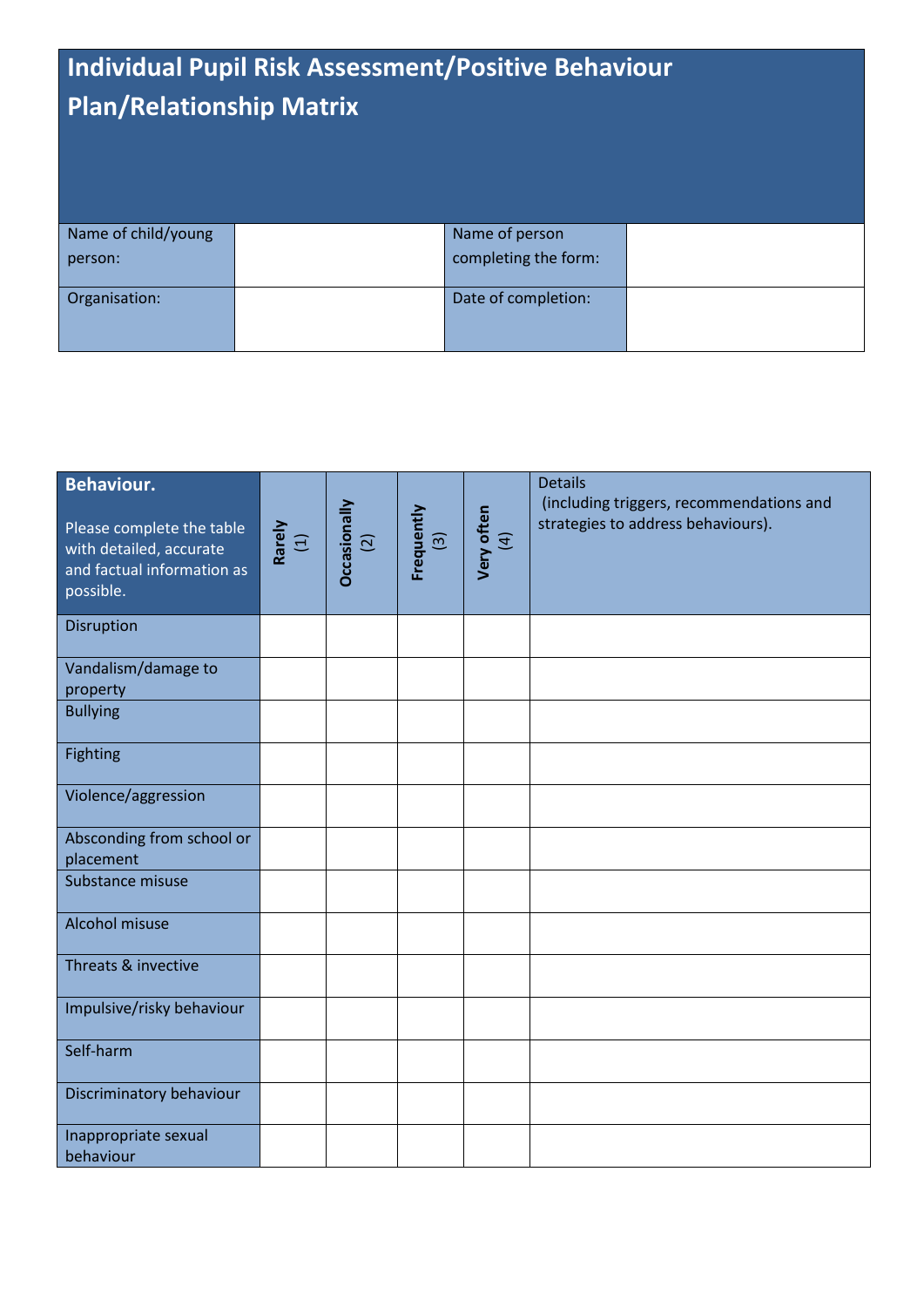

| Medically related<br>behaviour                  |  |  |  |
|-------------------------------------------------|--|--|--|
| Withdrawal                                      |  |  |  |
| Offending behaviour                             |  |  |  |
| Carrying and/or using<br>weapons                |  |  |  |
| Becoming radicalised or<br>hold extremist views |  |  |  |
| Can you foresee any issues<br>in a vehicle?     |  |  |  |
| Making allegations against<br>staff?            |  |  |  |
| Agencies involved?                              |  |  |  |
| Any other comments you<br>think are important?  |  |  |  |

| What does the behaviour look like? |                                         |                       |                                   |  |  |
|------------------------------------|-----------------------------------------|-----------------------|-----------------------------------|--|--|
| <b>Stage 1: Anxiety Behaviours</b> | <b>Stage 2: Defensive Behaviours</b>    |                       | <b>Stage 3: Crisis Behaviours</b> |  |  |
| <b>Common Triggers?</b>            |                                         |                       |                                   |  |  |
|                                    | <b>Preferred Supportive Strategies:</b> |                       |                                   |  |  |
| Verbal advice & support            |                                         | Supportive touch      |                                   |  |  |
| Reassurance                        |                                         | Planned ignoring      |                                   |  |  |
| Clear consequences                 |                                         | Removing the audience |                                   |  |  |
| Time out                           | Fresh face                              |                       |                                   |  |  |
| Humour                             |                                         | Choices               |                                   |  |  |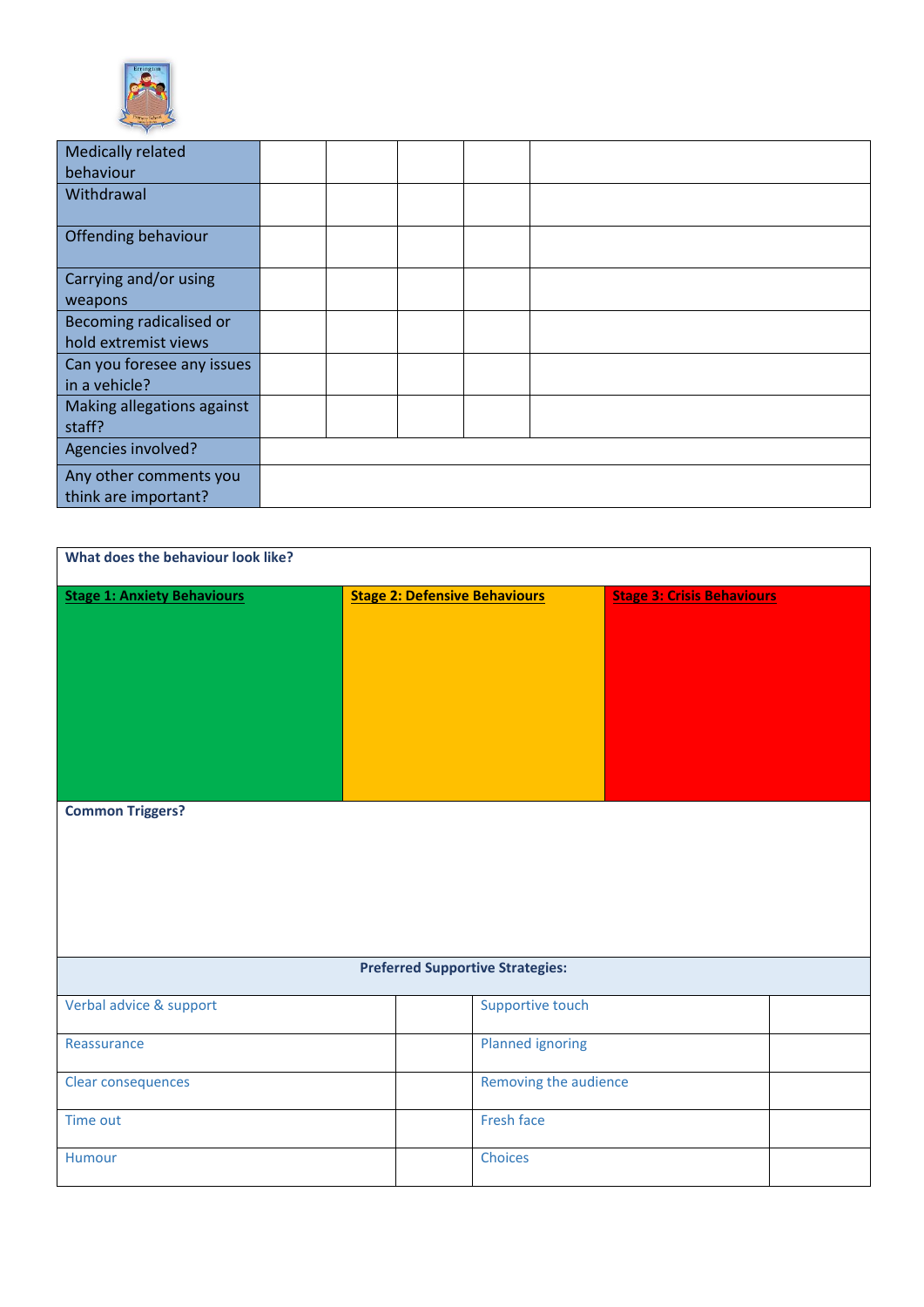

| Negotiation                                                                          | Space given                                                                                                  |  |  |  |  |
|--------------------------------------------------------------------------------------|--------------------------------------------------------------------------------------------------------------|--|--|--|--|
| <b>Simple listening</b>                                                              | Take up time                                                                                                 |  |  |  |  |
|                                                                                      |                                                                                                              |  |  |  |  |
| <b>Success reminder</b>                                                              | 3 part assertive message                                                                                     |  |  |  |  |
| Distraction (key words/objects/likes)                                                | Acknowledgement                                                                                              |  |  |  |  |
|                                                                                      |                                                                                                              |  |  |  |  |
|                                                                                      | <b>Preferred Handling Strategies:</b>                                                                        |  |  |  |  |
|                                                                                      |                                                                                                              |  |  |  |  |
| <b>Guide and escort</b>                                                              | Double elbow                                                                                                 |  |  |  |  |
| <b>Friendly Hold</b>                                                                 | <b>Half shield</b>                                                                                           |  |  |  |  |
|                                                                                      |                                                                                                              |  |  |  |  |
| Single elbow                                                                         |                                                                                                              |  |  |  |  |
|                                                                                      |                                                                                                              |  |  |  |  |
| <b>Figure of Four</b>                                                                |                                                                                                              |  |  |  |  |
| Any medical conditions to be taken into account before using Physical interventions? |                                                                                                              |  |  |  |  |
|                                                                                      |                                                                                                              |  |  |  |  |
|                                                                                      |                                                                                                              |  |  |  |  |
|                                                                                      |                                                                                                              |  |  |  |  |
|                                                                                      |                                                                                                              |  |  |  |  |
| Preferred de-briefing process and after-care provision following an incident:        |                                                                                                              |  |  |  |  |
|                                                                                      |                                                                                                              |  |  |  |  |
| Behaviours, actions and consequences to be logged on CPOMS.<br>$\bullet$             |                                                                                                              |  |  |  |  |
| Parent/carer informed of behaviours.                                                 |                                                                                                              |  |  |  |  |
| $\bullet$                                                                            | If necessary, bound and numbered book to be complete, and parent/carer informed about physical intervention. |  |  |  |  |
| If necessary, reflection room log to be complete.<br>$\bullet$                       |                                                                                                              |  |  |  |  |
| If necessary, a pupil incident reflection form to be complete.                       |                                                                                                              |  |  |  |  |
| If necessary, mediation between individual and pupil/staff to be complete.           |                                                                                                              |  |  |  |  |
| Signatures:                                                                          |                                                                                                              |  |  |  |  |
|                                                                                      |                                                                                                              |  |  |  |  |
| <b>Group TA:</b>                                                                     | Pupil:                                                                                                       |  |  |  |  |
| T.T.Trainer:                                                                         | Parent:                                                                                                      |  |  |  |  |
|                                                                                      |                                                                                                              |  |  |  |  |
| Date:                                                                                | <b>Renewal Date:</b>                                                                                         |  |  |  |  |
|                                                                                      |                                                                                                              |  |  |  |  |

Level 1: Anxiety Behaviours

- Individual show signs of anxiety
- Hiding face in hands or bent over / under table
- Pulling up collar or pulling down hat
- Rocking or tapping
- Withdrawing from group
- Refusing to speak or dismissive
- Refusing to co-operate
- Adopting defensive postures
- Pupils dilate

Level 2:Defensive Behaviours

- Individual begins to display higher tension
- **Belligerent and abusive**
- Making personal and offensive remarks
- Talking louder higher quicker
- Adopting aggressive postures
- Changes in eye contact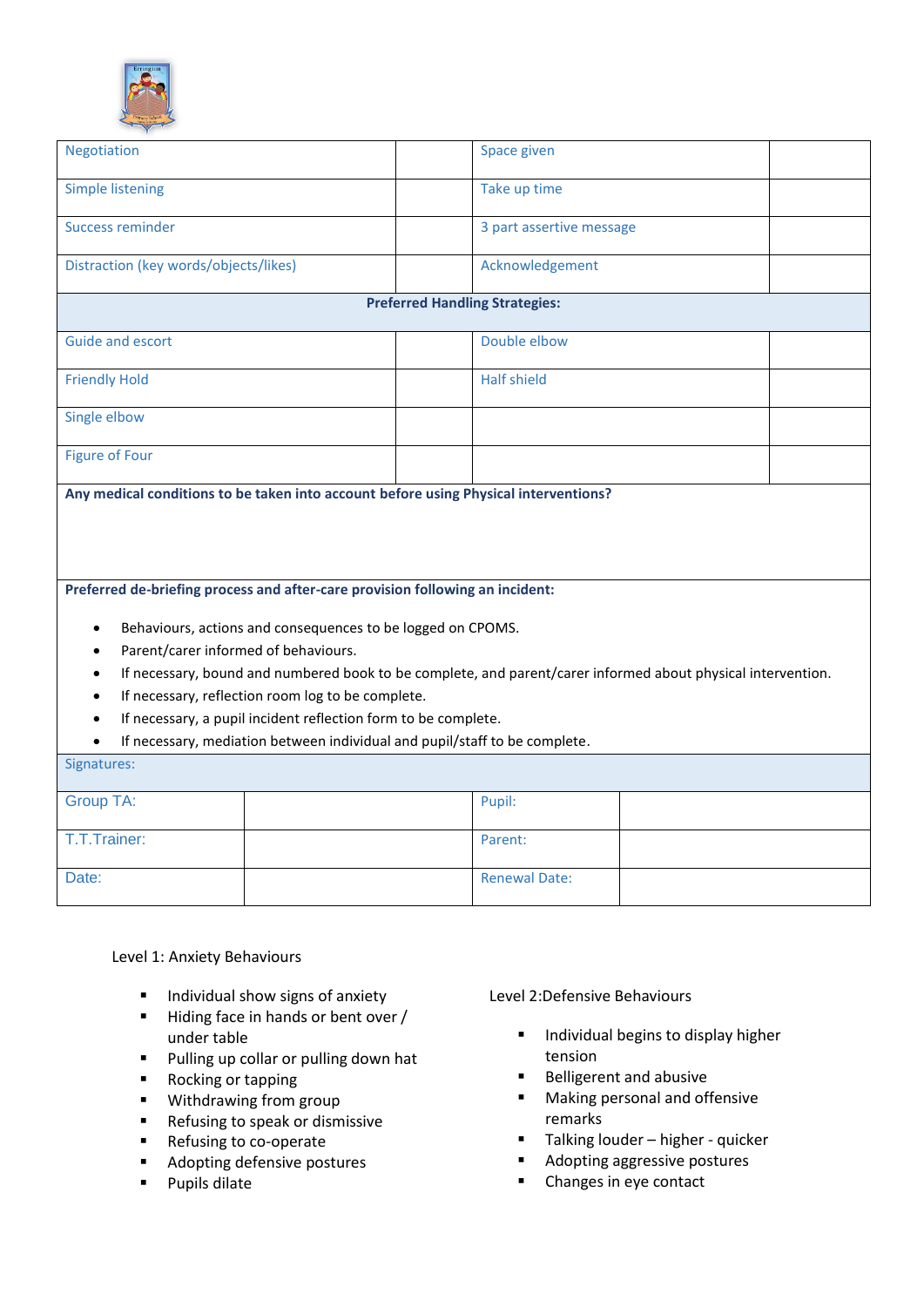

- Pacing around
- Breaking minor rules
- Low level destruction
- Picking up objects which could be used as weapons
- Challenges "I will not...you can't make me"

Level 3: Crisis Behaviours

- Shouting and screaming
- Damaging property
- Moving towards danger
	- Fiddling with electrics
	- Climbing trees
	- Climbing roofs or out of windows
	- Tapping or threatening to break glass
	- Moving towards weapons
- Picking up objects which can be used as weapons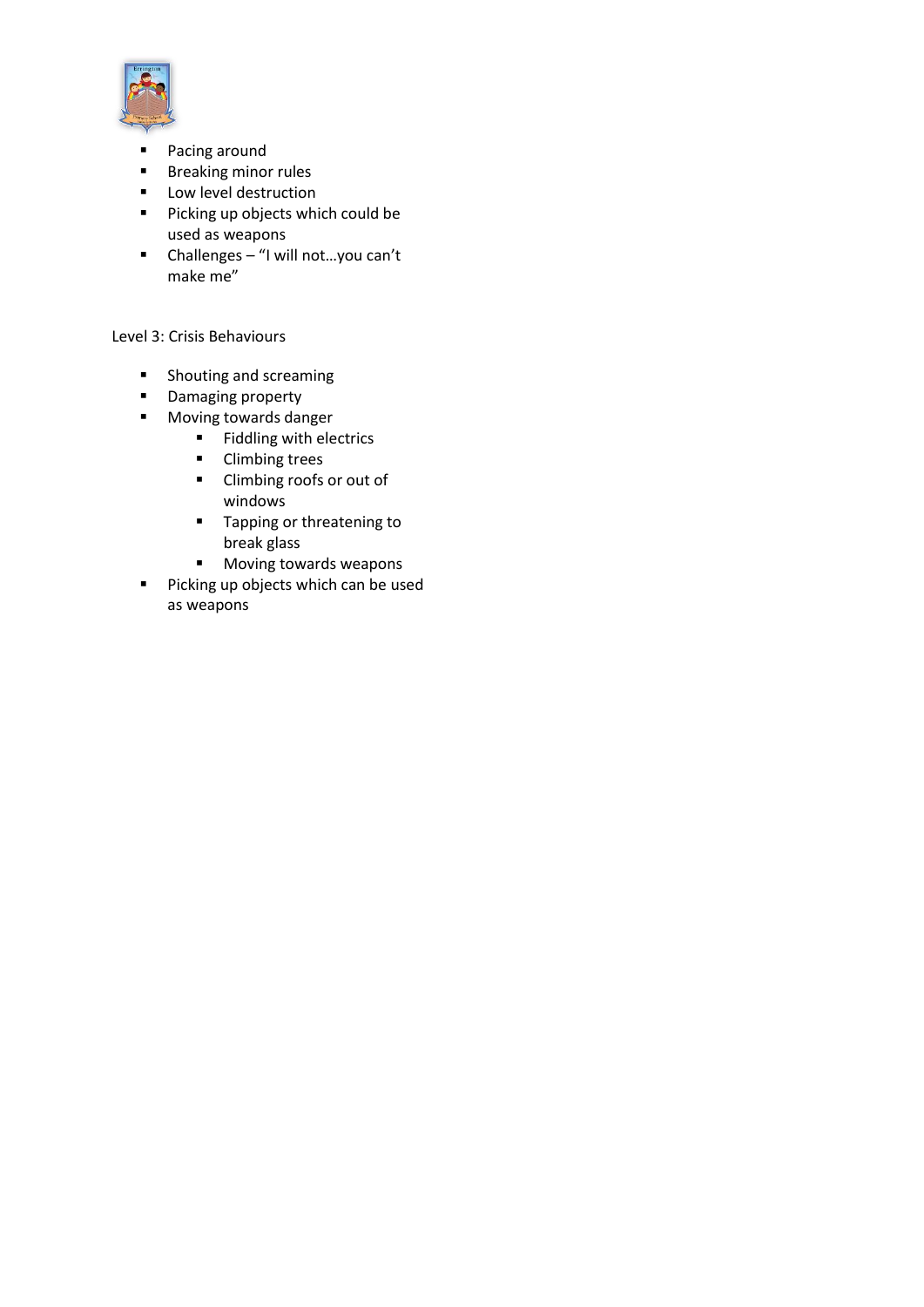

- Hurting self
- **E** Grabbing or threatening others
- Hurting others (kicking slapping punching)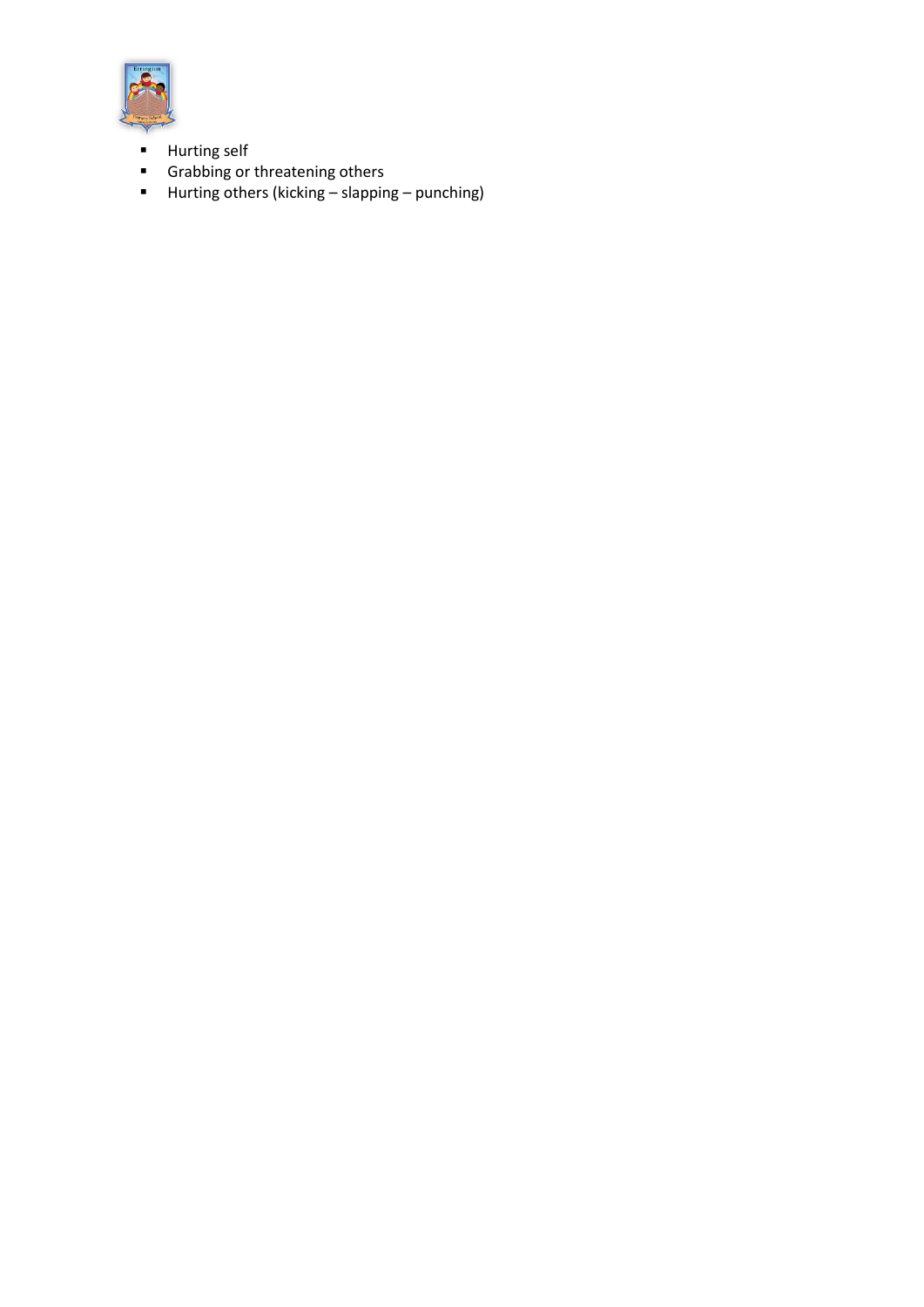| <b>Relationship Matrix</b>                                                                   |                                                                                             |                        |  |  |
|----------------------------------------------------------------------------------------------|---------------------------------------------------------------------------------------------|------------------------|--|--|
| the help of your tutor team.                                                                 | In order for us to help and support you please complete the questions and matrix below with |                        |  |  |
|                                                                                              |                                                                                             |                        |  |  |
| <b>Pupil Name:</b>                                                                           | <b>Tutor Group:</b>                                                                         | <b>Date Completed:</b> |  |  |
| When I am in a heightened state I will:<br>e.g shout, pace, throw objects, withdraw          |                                                                                             |                        |  |  |
| What helps me calm down:<br>e.g time out, talking, given a task to do,<br>humour, listening. |                                                                                             |                        |  |  |
|                                                                                              | Staff who can help me regulate my emotions and who I think can help me.                     |                        |  |  |
|                                                                                              | <b>Outer Circle</b><br><b>Inner Circle</b>                                                  |                        |  |  |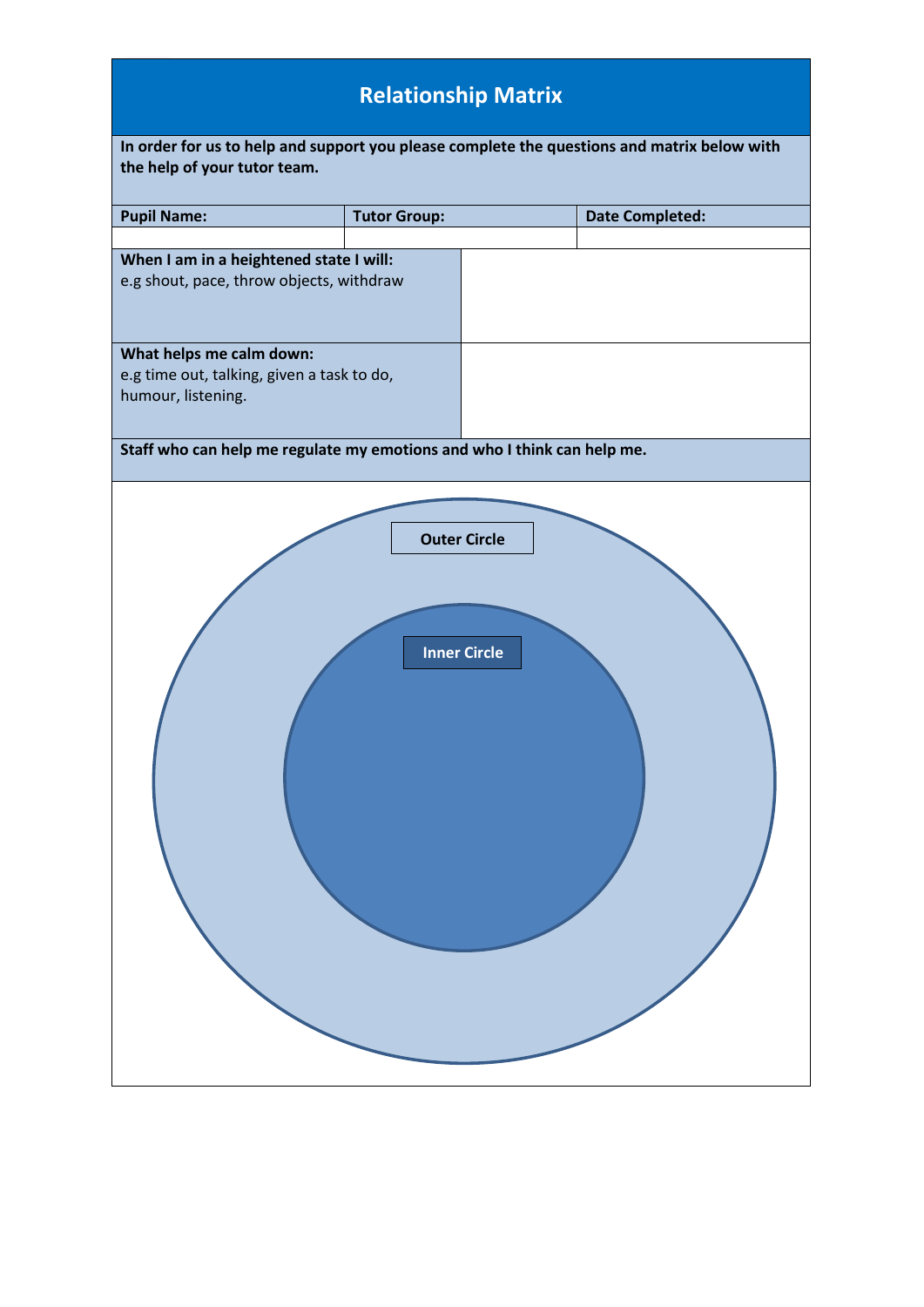

|                                               | <b>Barriers to Learning</b> |
|-----------------------------------------------|-----------------------------|
| Targets set to overcome barriers to learning. |                             |
| 1.                                            | Actions:                    |
| 2.                                            | Actions:                    |
| 3.                                            | Actions:                    |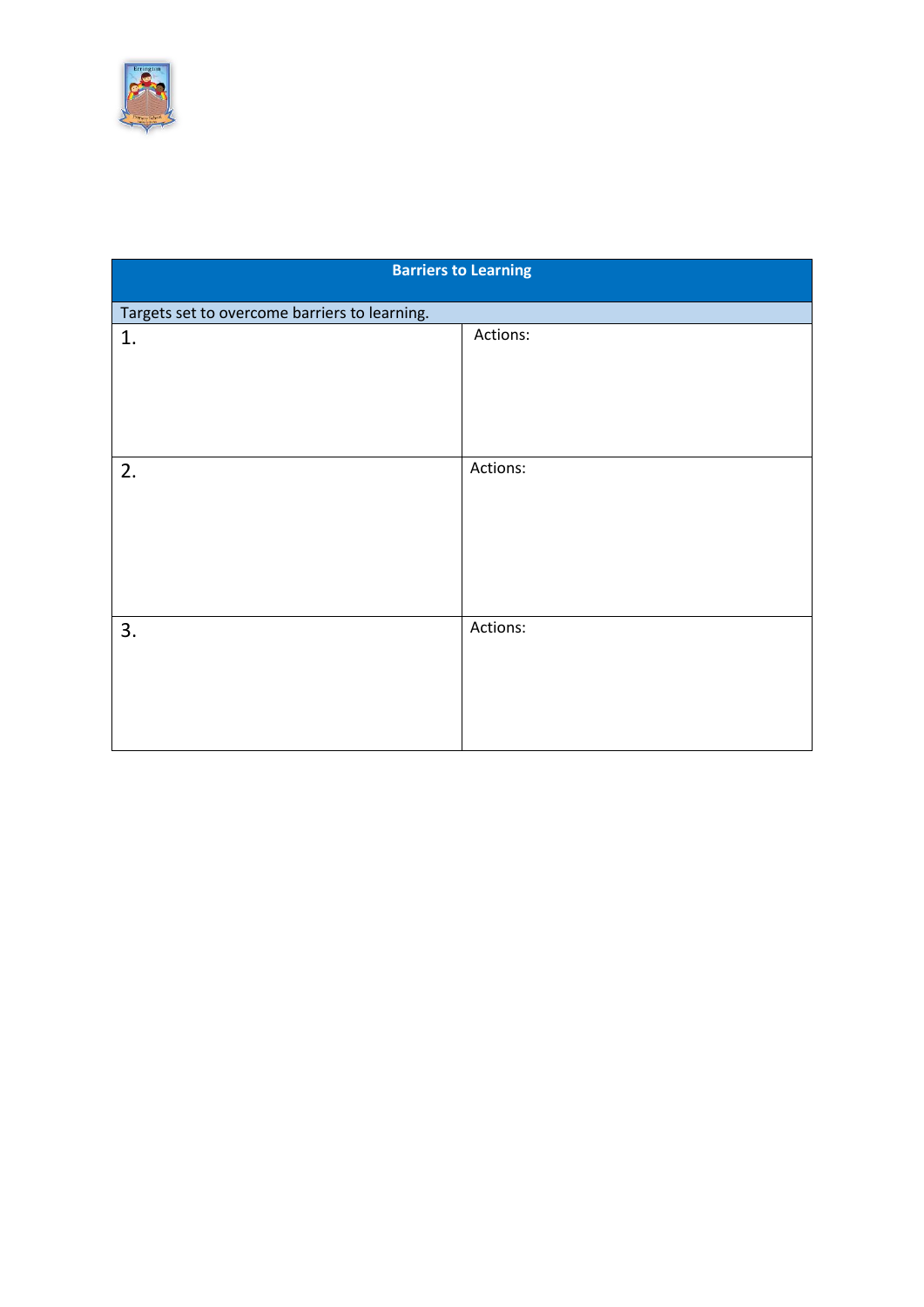

| Date/Time | Incident   | Action                                     | Incident 3                                         | Action<br>(Lunchtime detention and |
|-----------|------------|--------------------------------------------|----------------------------------------------------|------------------------------------|
|           |            | period, the class teacher needs to contact |                                                    | call from Deputy Head<br>Teacher)  |
|           | Incident 1 |                                            |                                                    |                                    |
|           |            |                                            |                                                    |                                    |
|           |            |                                            |                                                    |                                    |
|           |            |                                            |                                                    |                                    |
|           |            |                                            |                                                    |                                    |
|           |            |                                            |                                                    |                                    |
|           |            |                                            |                                                    |                                    |
|           |            |                                            |                                                    |                                    |
|           |            |                                            |                                                    |                                    |
|           |            |                                            |                                                    |                                    |
|           |            |                                            |                                                    |                                    |
|           |            |                                            |                                                    |                                    |
|           |            |                                            |                                                    |                                    |
|           | Incident 2 |                                            |                                                    |                                    |
|           |            |                                            |                                                    |                                    |
|           |            |                                            |                                                    |                                    |
|           |            |                                            |                                                    |                                    |
|           |            | Incident 2<br>Incident 1                   | (After two incidents within a two week<br>parents) |                                    |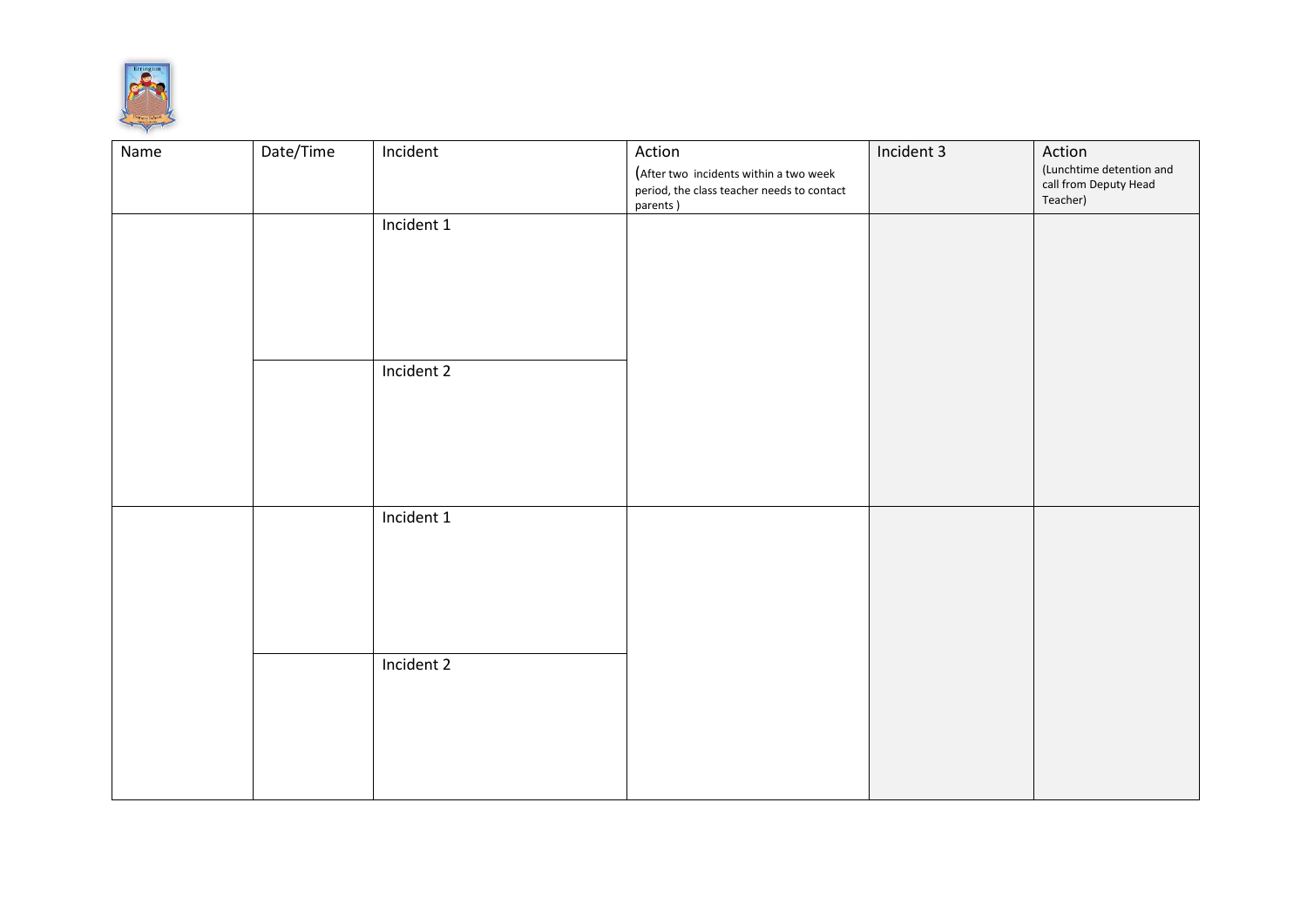

| Date and Time | Name of Pupil | Reason for time out |
|---------------|---------------|---------------------|
|               |               |                     |
|               |               |                     |
|               |               |                     |
|               |               |                     |
|               |               |                     |
|               |               |                     |
|               |               |                     |
|               |               |                     |
|               |               |                     |
|               |               |                     |
|               |               |                     |
|               |               |                     |
|               |               |                     |
|               |               |                     |
|               |               |                     |
|               |               |                     |
|               |               |                     |
|               |               |                     |
|               |               |                     |
|               |               |                     |
|               |               |                     |
|               |               |                     |
|               |               |                     |
|               |               |                     |
|               |               |                     |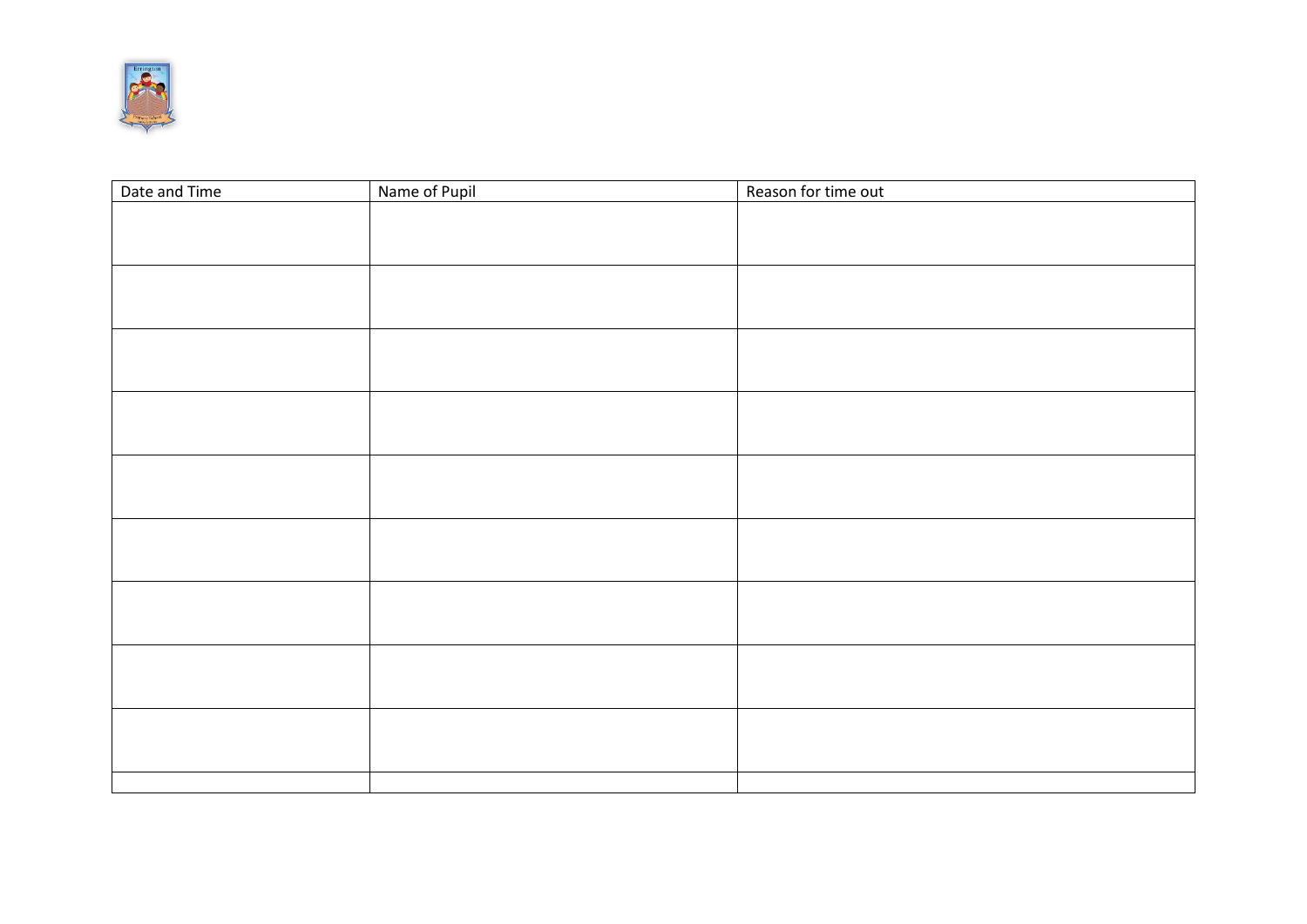

| Date and Time | Name | Reason for Lunchtime Detention | Action |
|---------------|------|--------------------------------|--------|
|               |      |                                |        |
|               |      |                                |        |
|               |      |                                |        |
|               |      |                                |        |
|               |      |                                |        |
|               |      |                                |        |
|               |      |                                |        |
|               |      |                                |        |
|               |      |                                |        |
|               |      |                                |        |
|               |      |                                |        |
|               |      |                                |        |
|               |      |                                |        |
|               |      |                                |        |
|               |      |                                |        |
|               |      |                                |        |
|               |      |                                |        |
|               |      |                                |        |
|               |      |                                |        |
|               |      |                                |        |
|               |      |                                |        |
|               |      |                                |        |
|               |      |                                |        |
|               |      |                                |        |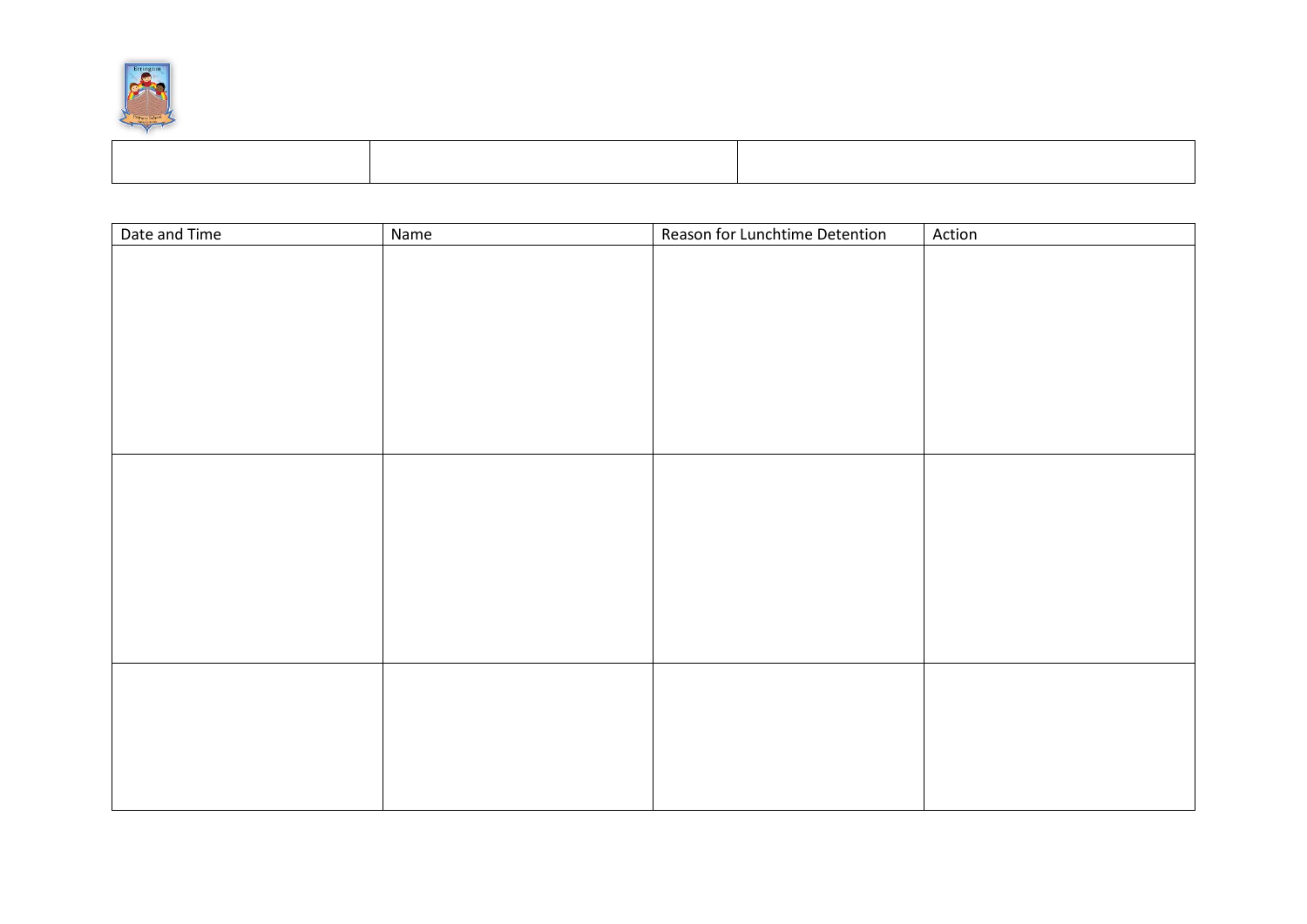

| Date and Time | Name | Incident | Action |
|---------------|------|----------|--------|
|               |      |          |        |
|               |      |          |        |
|               |      |          |        |
|               |      |          |        |
|               |      |          |        |
|               |      |          |        |
|               |      |          |        |
|               |      |          |        |
|               |      |          |        |
|               |      |          |        |
|               |      |          |        |
|               |      |          |        |
|               |      |          |        |
|               |      |          |        |
|               |      |          |        |
|               |      |          |        |
|               |      |          |        |
|               |      |          |        |
|               |      |          |        |
|               |      |          |        |
|               |      |          |        |
|               |      |          |        |
|               |      |          |        |
|               |      |          |        |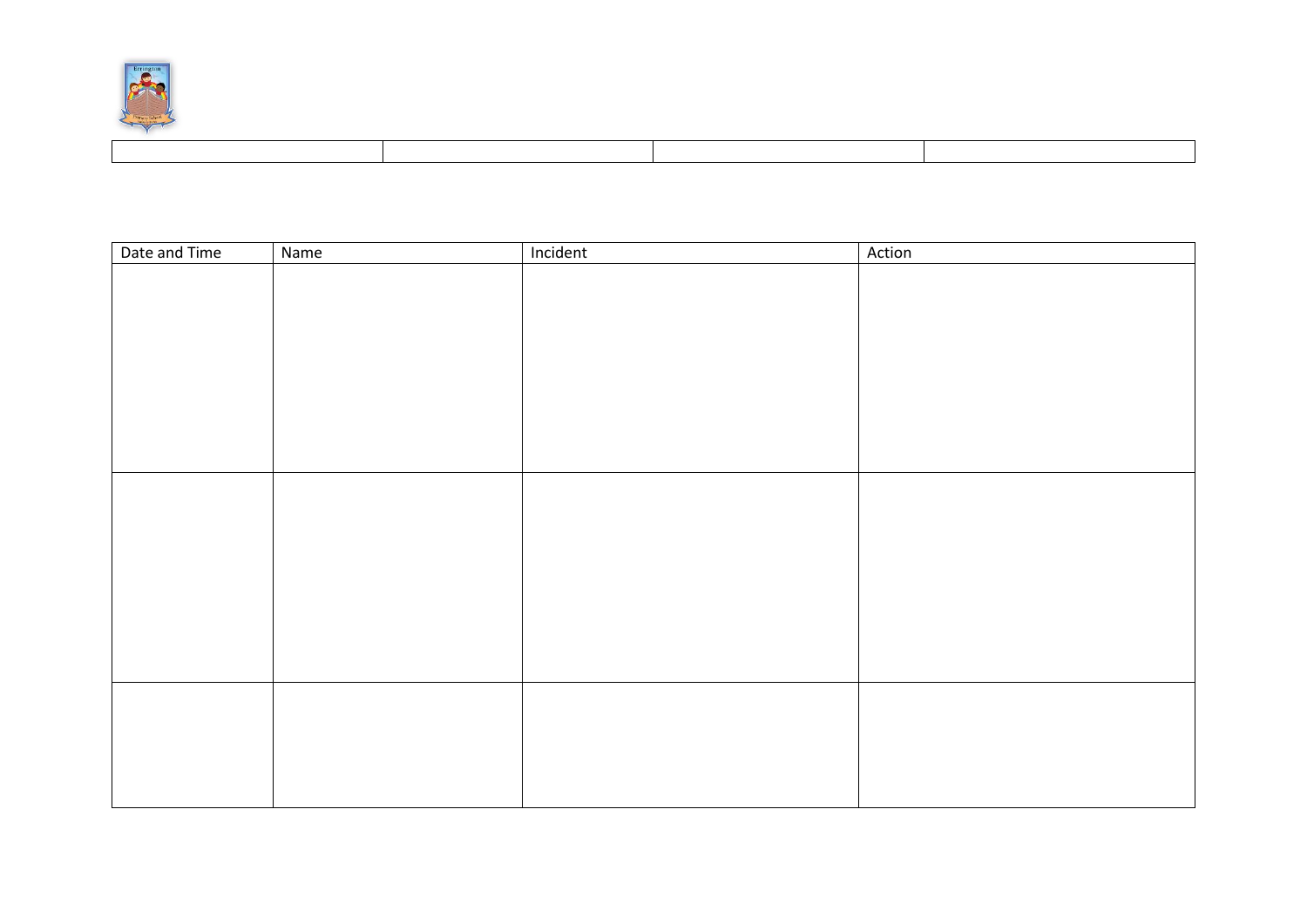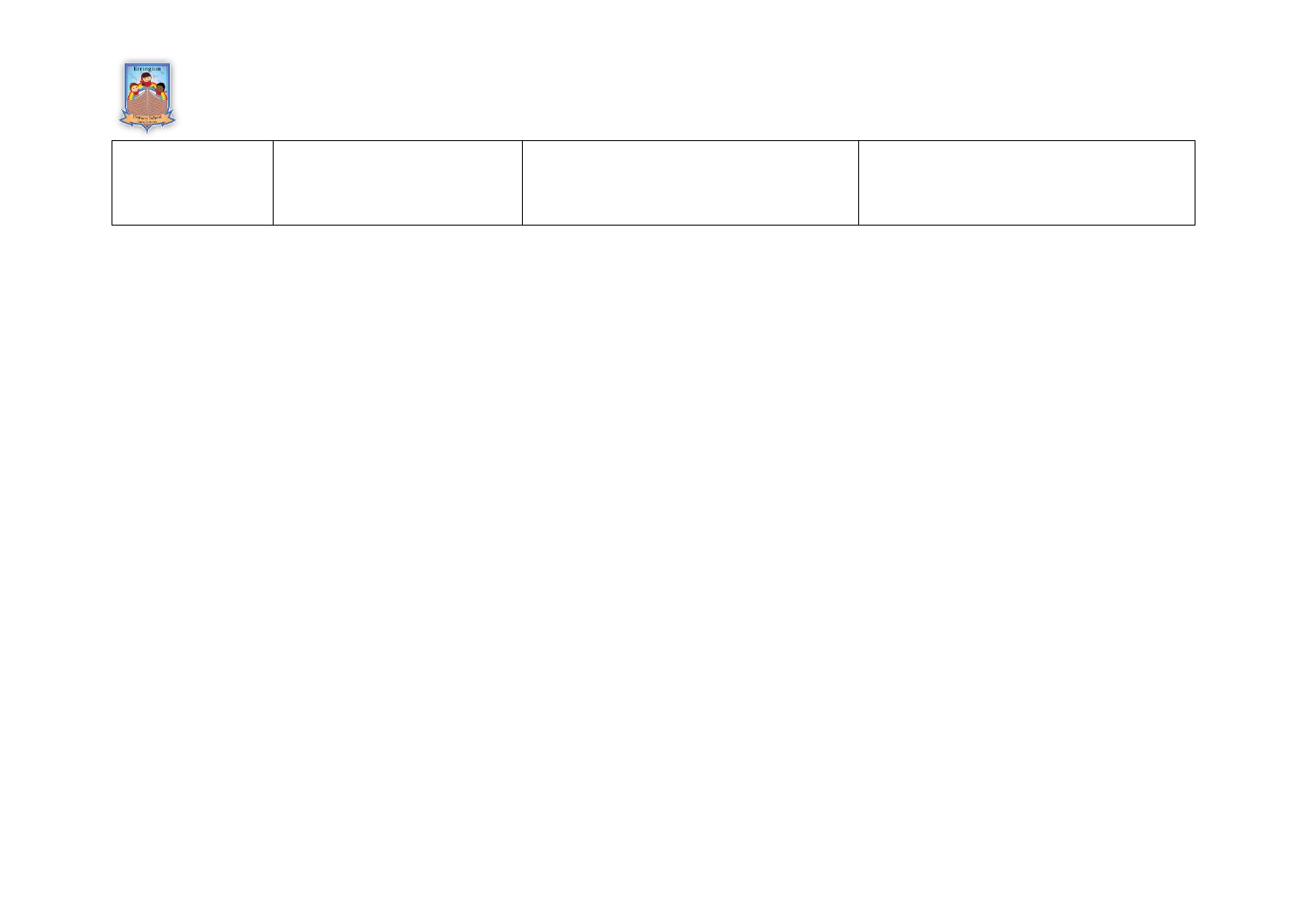

### **Equality Impact Assessment**

| Question                                                                                                                             | <b>Response</b>                                                                                                                                                  |
|--------------------------------------------------------------------------------------------------------------------------------------|------------------------------------------------------------------------------------------------------------------------------------------------------------------|
| 1. Name of policy/funding<br>activity/event being assessed                                                                           | Behaviour policy                                                                                                                                                 |
| 2. Summary of aims and objectives of<br>the policy/funding activity/event                                                            | ITo have a consistent and effective behaviour<br>policy which promotes de-escalation as well as<br>clear expectations to manage disruption.                      |
| 3. What involvement and<br>consultation has been done in<br>relation to this policy? (e.g. with<br>relevant groups and stakeholders) | SLT have discussed this policy and it has been<br>agreed at LGB. The policy was also discussed at<br>staff meetings with staff asking for their<br>contribution. |
| 4. Who is affected by the<br>policy/funding activity/event?                                                                          | All of the school community                                                                                                                                      |
| 5. What are the arrangements for<br>monitoring and reviewing the<br>actual impact of the<br>policy/funding<br>activity/event?        | This will be reviewed annually and then checked<br>with the LGB every three years. If anything<br>changes, then this will be updated.                            |

| <b>Protected</b><br><b>Characteristic</b><br><b>Group</b> | Is there a<br>potential for<br>positive or<br>negative<br>impact? | <b>Please explain</b><br>and give<br>examples of any<br>evidence/data<br>used | <b>Action to address</b><br>negative impact<br>(e.g. adjustment<br>to the<br>policy) |
|-----------------------------------------------------------|-------------------------------------------------------------------|-------------------------------------------------------------------------------|--------------------------------------------------------------------------------------|
| <b>Disability</b>                                         | <b>no</b>                                                         |                                                                               |                                                                                      |
| <b>Gender</b><br>reassignment                             | <b>no</b>                                                         |                                                                               |                                                                                      |
| <b>Marriage or civil</b><br>partnership                   | <b>no</b>                                                         |                                                                               |                                                                                      |
| <b>Pregnancy and</b><br>maternity                         | <b>no</b>                                                         |                                                                               |                                                                                      |
| <b>Race</b>                                               | <b>no</b>                                                         |                                                                               |                                                                                      |
| <b>Religion or belief</b>                                 | <b>no</b>                                                         |                                                                               |                                                                                      |
| <b>Sexual orientation</b>                                 | <b>no</b>                                                         |                                                                               |                                                                                      |
| Sex (gender)                                              | <b>no</b>                                                         |                                                                               |                                                                                      |
| Age                                                       | <b>no</b>                                                         |                                                                               |                                                                                      |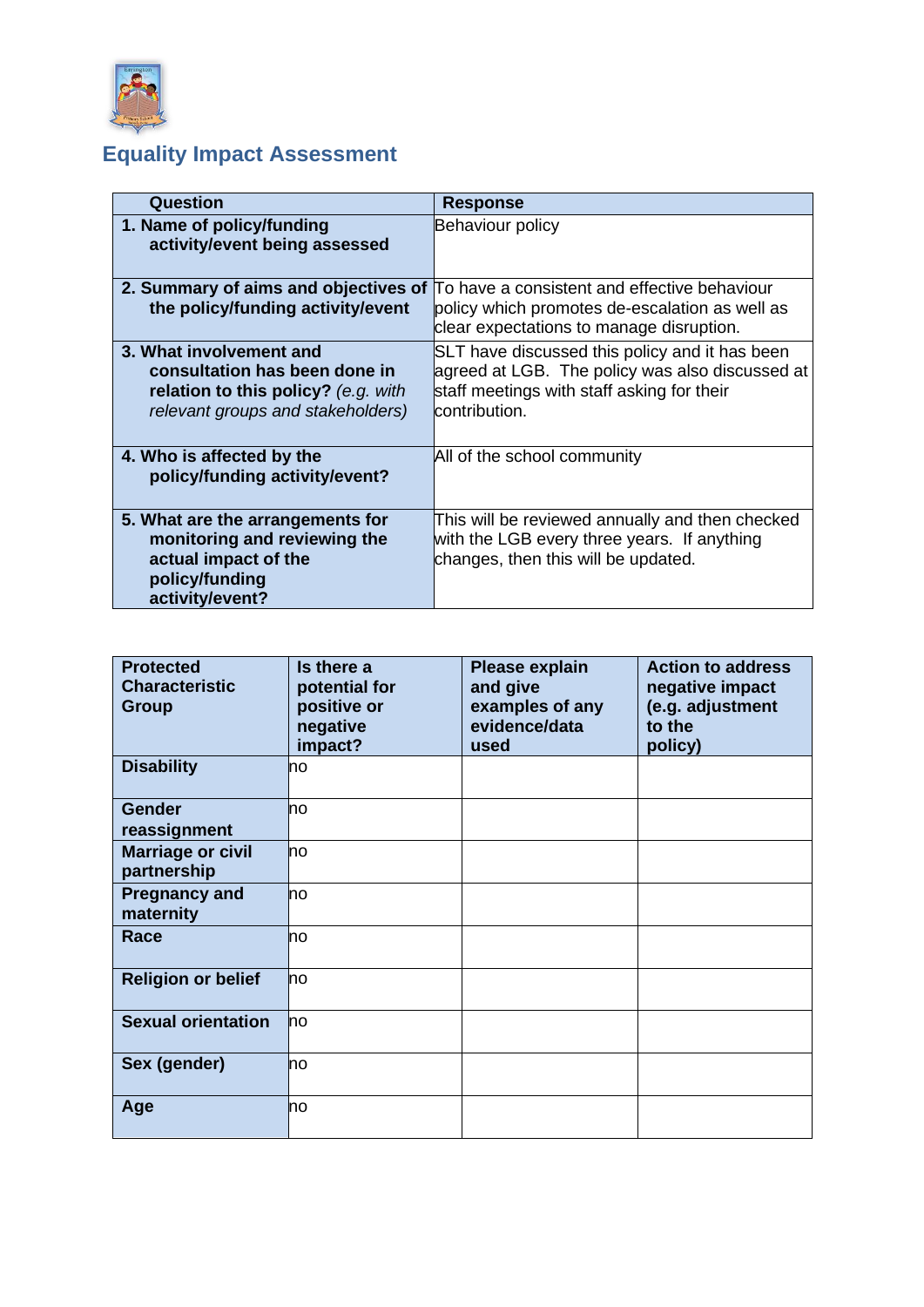

#### $\overline{a}$ **Evaluation:**

| <b>Question</b>                                                                                                                                                                                                                                                                                                                                                                                                                                                                 |                                                                                              | <b>Explanation / justification</b>                  |
|---------------------------------------------------------------------------------------------------------------------------------------------------------------------------------------------------------------------------------------------------------------------------------------------------------------------------------------------------------------------------------------------------------------------------------------------------------------------------------|----------------------------------------------------------------------------------------------|-----------------------------------------------------|
| Is it possible the proposed policy or<br>activity or change in policy or activity<br>could discriminate or unfairly                                                                                                                                                                                                                                                                                                                                                             | No, the policy has flexibility for children who require<br>their own behaviour support plan. |                                                     |
| disadvantage people?                                                                                                                                                                                                                                                                                                                                                                                                                                                            |                                                                                              |                                                     |
| <b>Final Decision:</b>                                                                                                                                                                                                                                                                                                                                                                                                                                                          | <b>Tick the</b><br>relevant<br>box                                                           | Include any explanation /<br>justification required |
| 1. No barriers identified, therefore<br>activity will proceed.                                                                                                                                                                                                                                                                                                                                                                                                                  | x                                                                                            |                                                     |
| 2. You can decide to stop the policy<br>or practice at some point because<br>the data shows bias towards one<br>or more<br>groups                                                                                                                                                                                                                                                                                                                                               |                                                                                              |                                                     |
| 3. You can adapt or change the<br>policy in a way which you think<br>will eliminate<br>the bias                                                                                                                                                                                                                                                                                                                                                                                 |                                                                                              |                                                     |
| 4. Barriers and impact identified,<br>however having considered all<br>available options carefully, there<br>appear to be no other<br>proportionate ways to achieve the<br>aim of the policy or practice (e.g.<br>in extreme cases or where<br>positive action is taken).<br>Therefore you are going to<br>proceed with caution with this<br>policy or practice knowing that it<br>may favour some people less<br>than others,<br>providing justification for this<br>decision. |                                                                                              |                                                     |

| Will this EIA be published* Yes/Not<br>required (*EIA's should be published<br>alongside relevant funding activities e.g.<br>calls and events: | <b>Nes</b> |
|------------------------------------------------------------------------------------------------------------------------------------------------|------------|
| Date completed:                                                                                                                                | 8.02.22    |
| <b>Review date (if applicable):</b>                                                                                                            | 8.02.25    |

#### **Change log**

| <b>Name</b> | <b>Date</b>    | <b>Version</b> | <b>Change</b> |
|-------------|----------------|----------------|---------------|
|             | When published |                |               |